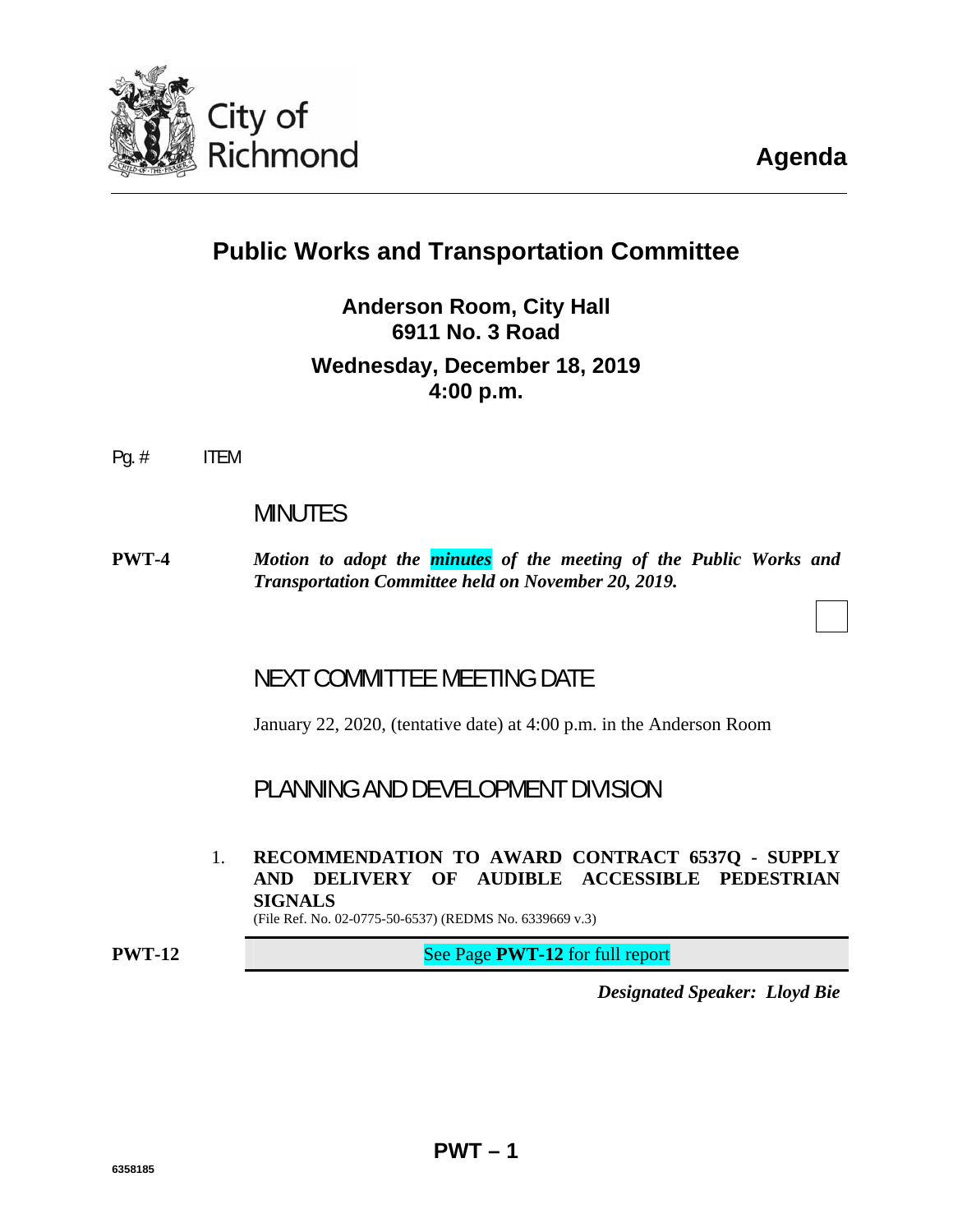#### STAFF RECOMMENDATION

- *(1) That Contract 6537Q Supply and Delivery of Audible Accessible Pedestrian Signals be awarded to Astrographics Industries Ltd as described in the report titled "Recommendation to Award Contract 6537Q - Supply and Delivery of Audible Accessible Pedestrian Signals" dated November 7, 2019 from the Director, Transportation; and*
- *(2) That the Chief Administrative Officer and General Manager, Planning and Development, be authorized to execute the contract between the City and Astrographics Industries Ltd.*

## ENGINEERING AND PUBLIC WORKS DIVISION

2. **SANITARY SEWER REPLACEMENT – 6000 BLOCK BUSWELL STREET** 

(File Ref. No. 10-6050-01) (REDMS No. 6351457 v.9)

**PWT-17** See Page **PWT-17** for full report

*Designated Speaker: Eric Sparolin*

#### STAFF RECOMMENDATION

 *That funding of \$1,500,000 from the Sewer Utility Reserve be approved to complete the sanitary sewer replacement in the 6000 Block of Buswell Street and be included in the Consolidated 5 Year Financial Plan (2020-2024).*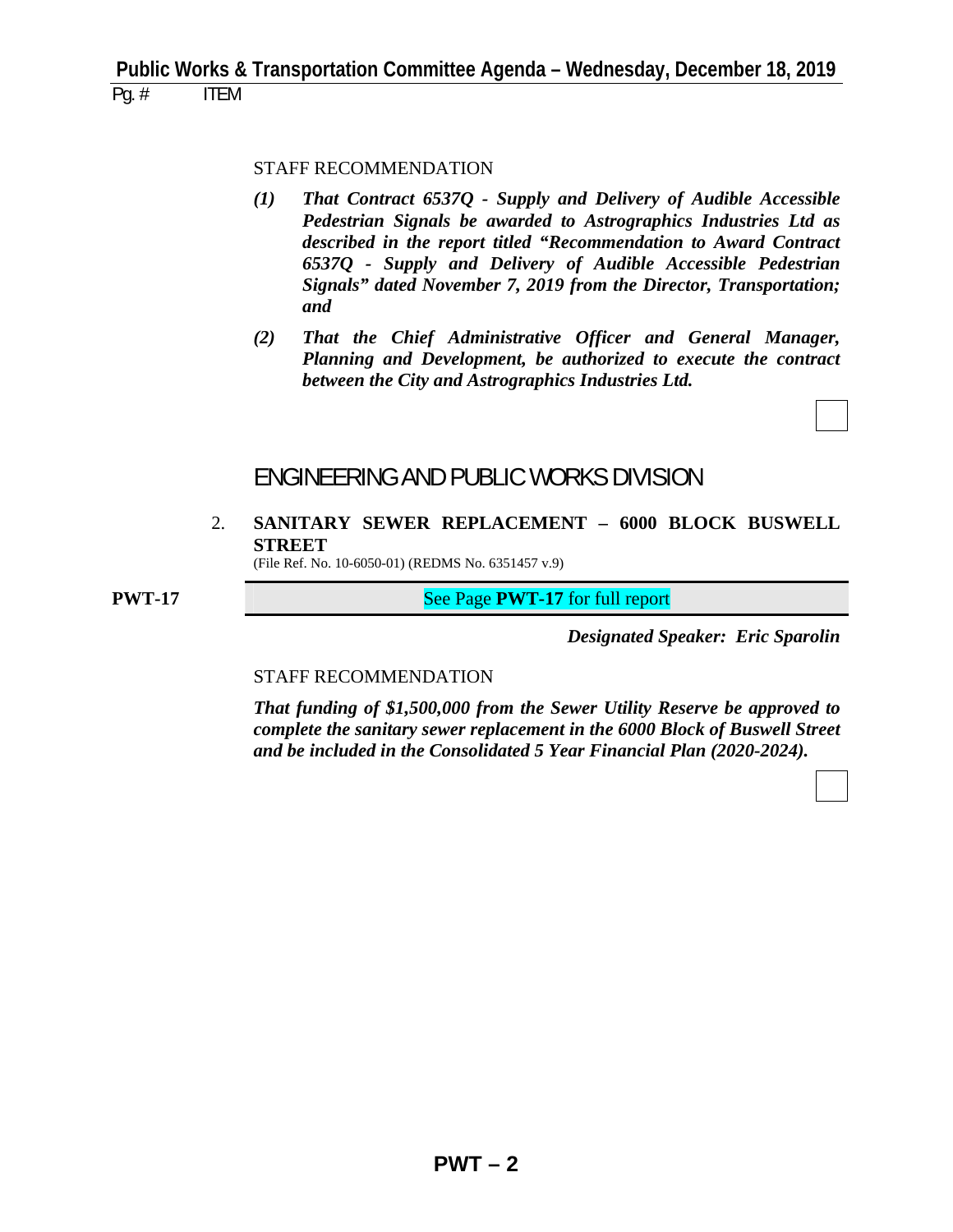3. **AWARD OF CONTRACT 6153P - SUPPLY AND DELIVERY OF VEHICLE AND EQUIPMENT TIRES AND CERTIFIED TIRE SERVICES** 

(File Ref. No. 02-0780-01) (REDMS No. 6198972 v.2)

**PWT-21** See Page **PWT-21** for full report

*Designated Speaker: Suzanne Bycraft*

#### STAFF RECOMMENDATION

 *That Contract 6153P, Supply and Delivery of Vehicle and Equipment Tires and Certified Tire Services, be awarded at the rates quoted for up to a maximum four year term, as per the key terms outlined in the staff report titled "Award of Contract 6153P – Supply and Delivery of Vehicle and Equipment Tires and Certified Tire Services" dated December 3, 2019 and as follows:* 

- *(a) Kal Tire for the supply of tires and tire services for Richmond Fire Rescue up to a maximum of \$115,000; and*
- *(b) Fountain Tire for the supply of tires and tire services for Fleet Operations up to a maximum of \$960,000.*

#### 4. **MANAGER'S REPORT**

ADJOURNMENT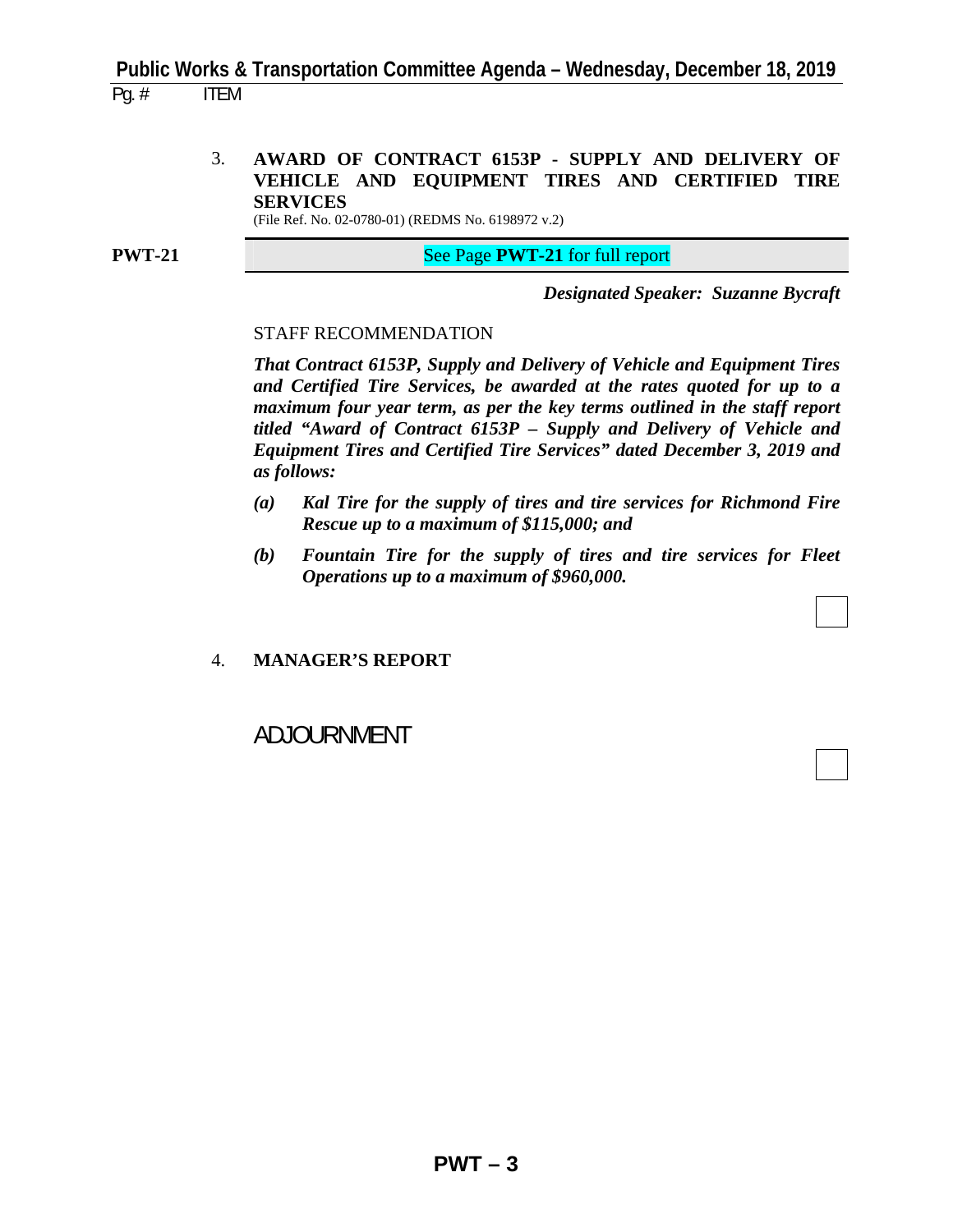<span id="page-3-0"></span>

**Minutes** 

# **Public Works and Transportation Committee**

Date: Place: Present: Absent: Wednesday, November 20, 2019 Anderson Room Richmond City Hall Councillor Kelly Greene, Vice-Chair Councillor Linda McPhail Councillor Alexa Loo Councillor Michael Wolfe Also Present: Councillor Chak Au, Chair Councillor Harold Steves Councillor Carol Day Call to Order: The Chair called the meeting to order at 4:00 p.m.

# MINUTES

It was moved and seconded *That the minutes of the meeting of the Public Works and Transportation Committee held on October 23, 2019, be adopted as circulated.* 

## CARRIED

# NEXT COMMITTEE MEETING DATE

December 18, 2019, (tentative date) at 4:00 p.m. in the Anderson Room

# **DELEGATION**

1. With the aid of a Power Point presentation (copy on file, City Clerk's Office), Fred Nenninger, Director, Policy Planning and Analysis, Liquid Waste Services, Metro Vancouver, spoke to an update on the Iona Wastewater Treatment Plant and provided the following information: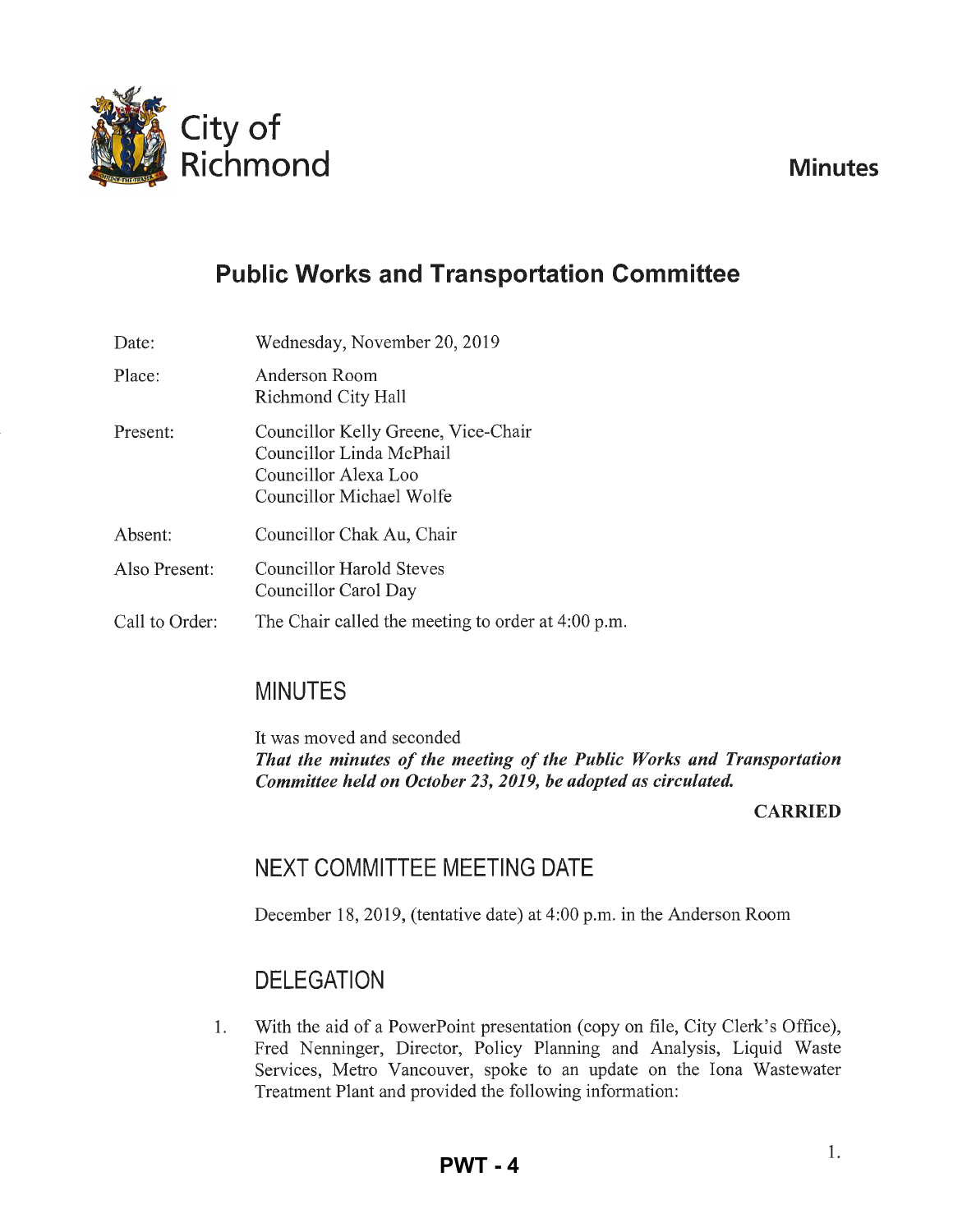- 11 the Iona Wastewater Treatment Plant is required by regulation to be upgraded to a secondary treatment plant by 2030;
- the project definition phase will provide a plan for the plant to the end of the century and the first build will serve communities to 2050;
- **11** a series of eight Workshops are structured to work through a welldefined process to analyse various options in order to select the indicative design; the current stage is Workshop 4;
- $\blacksquare$  three plant concepts have been developed  $\sim$  Secondary Plant, Tertiary Plant (Filtration) and Tertiary Plant (Membrane BioReactor), the build, referred to as a Matrix, can be selected by a combination of the three concepts;
- the removal of micro-pollutants is being examined beyond tertiary treatment;
- **Inter 11** Metro Vancouver has great interest in finding resource recovery opportunities, such as electricity, heat, water, nutrients and fuel; and
- Metro Vancouver will report back to Committee early Spring of 2020 to present the recommended design.

In response to questions from the Committee, Mr. Nenninger noted the following:

- If all three options should be within 20% of each other for capital investment; however, the lifecycle and operating costs will vary;
- 11 90% or more of microplastics will be removed at the secondary/tertiary processes;
- <sup>11</sup> the advanced treatment pilot plant will target the micro-pollutants, such as pharmaceutical products, personal care products, and legacy chemicals and will use oxidation technology, which destroys chemicals in an ozone reaction and doubles as a disinfection system in terms of viruses and bacteria;
- **111** the Matrix idea will allow the final plan to be drawn from various options in the three plant scenarios; therefore, how the plant integrates with the surrounding area can be customized;
- **111** future discussions regarding habitat enhancements are planned with the Vancouver Port Authority, Raincoast and other interest groups;
- $\blacksquare$  the 7 km outflow pipeline remains as deep sea outflow with no future changes;
- **11** advanced treatment will target the legacy PCBs (polychlorinated biphenyls);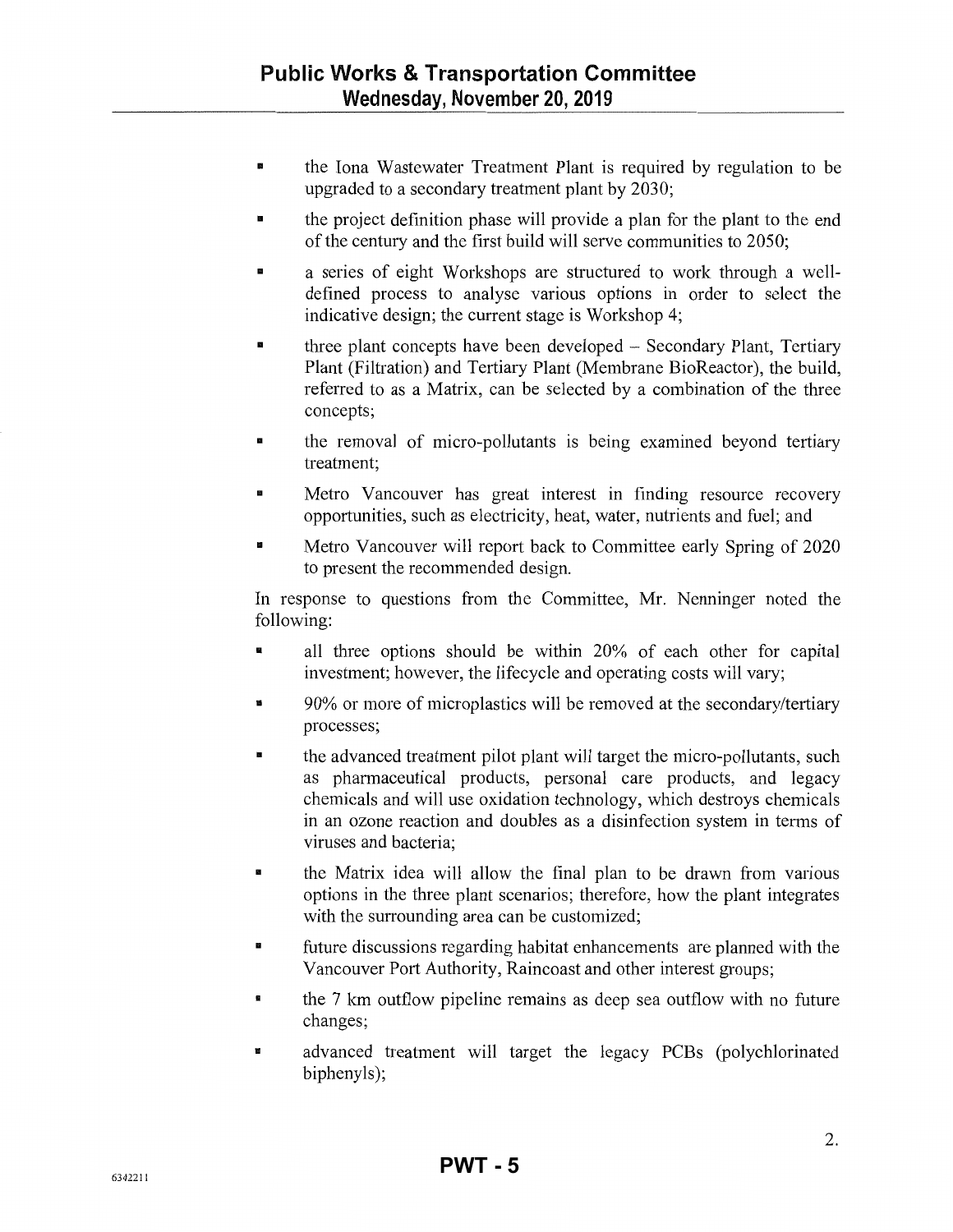- the Biosolids Management Group is working with the City of Richmond to look for opportunities to use biosolids to create certain soil products;
- the cunent capital plan has 2 billion dollars for initial capital investment and Metro Vancouver is still awaiting the estimates for the different options:
- 40% of the Metro Vancouver liquid waste goes through the Iona Wastewater Plant, rough estimates are 40% Iona, 40% Annacis, 10% Lulu Island and 10% North Shore;
- Metro Vancouver will work with city staff to look into low grade effluent heat and extract the energy and provide it to the district energy system;
- **•** there are two options with natural gas production (i) use it onsite to produce own electricity for the plant, and (ii) polishing it and putting it back into the FortisBC gas grid.

In response to a query from Committee, staff noted that the upcoming public consultation dates will be shared on the City's website.

As a result of the discussion, the following **referral motion** was introduced:

#### It was moved and seconded

*That staff work with Metro Vancouver and YVR Airport Authority to improve the safety of the road out to Iona for cyclists and other users.* 

#### **CARRIED**

Discussion took place on the potential for a sani dump in Richmond and as a result, the following **referral motion** was introduced.

It was moved and seconded

*That staff investigate installing a sani dump in Richmond to properly dispose of effluent and report back.* 

#### **CARRIED**

In response to a query from Committee, Mr. Nenninger noted that it is not feasible to incorporate a sani dump with the Iona Wastewater Plant due to costs, security and isolation around the plant and issues with public funding.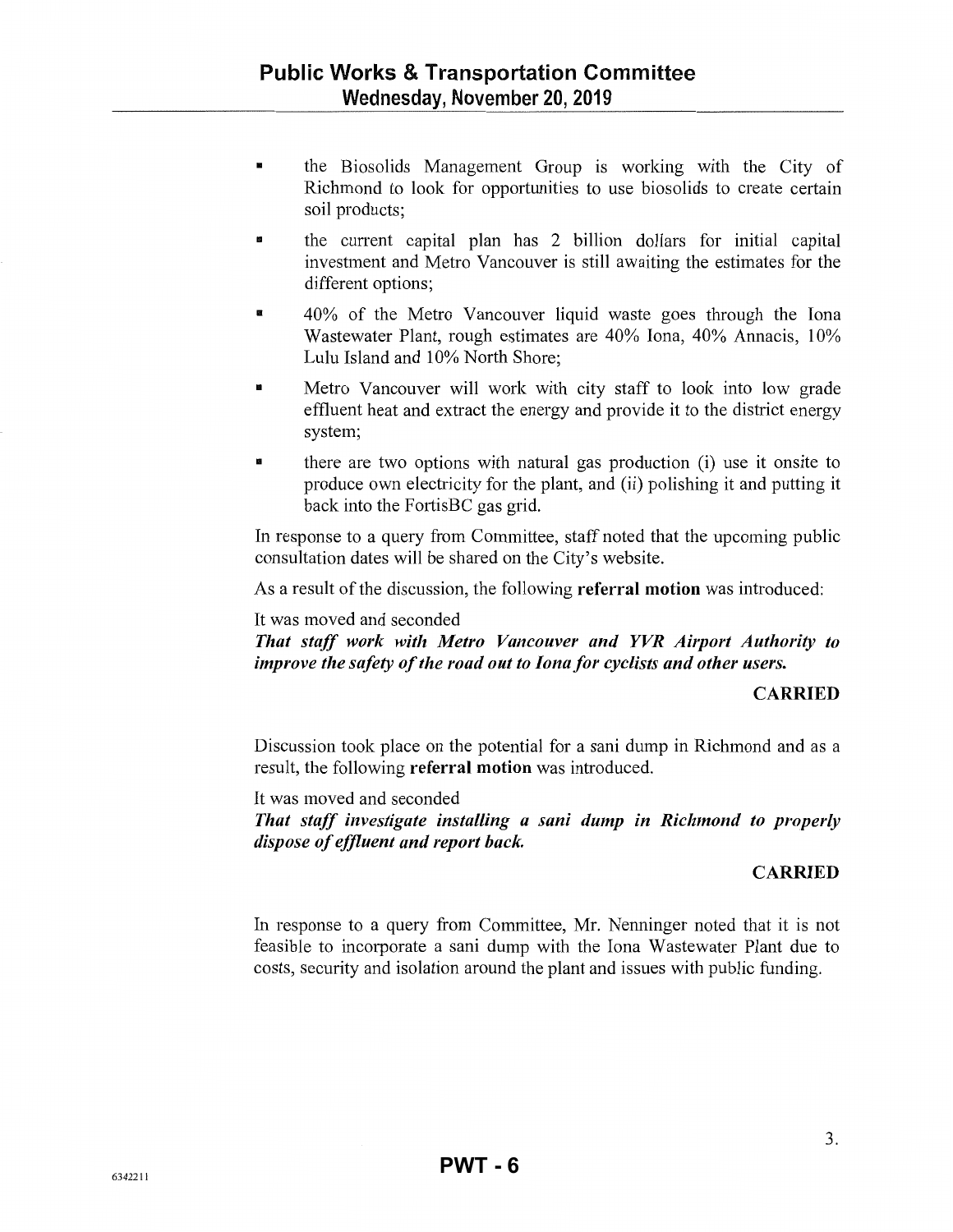# ENGINEERING AND PUBLIC WORKS DIVISION

## 2. UBCM COMMUNITY EMERGENCY PREPAREDNESS FUND 2019/2020 APPLICATION

(File Ref. No. 10-6060-04-01) (REDMS No. 6310970)

In response to questions from Committee, staff noted that (i) the flooding at Gilley Road and Westminster Highway was due to a failed bypass system and water was not getting to the pump station, (ii) the drainage model requires an update to determine appropriate sizing of the drainage system, (iv) the projects listed have been included in the proposed 2020 Capital program, and (v) the award of grants will be announced in 2020.

It was moved and seconded

- *(1) That the Flood Protection and Dike Upgrades submission to the 2019 Union of BC Municipalities (UBCM) Community Emergency Preparedness Fund for Structural Flood Mitigation be endorsed.*
- *(2) That the Seismic Assessment and Hydraulic Modeling submission to the 2020 UBCM Community Emergency Preparedness Fund for Flood Risk Assessment, Flood Mapping, and Flood Mitigation Planning be endorsed.*
- *(3) That, should the Flood Protection and Dike Upgrades submission and/or the Seismic Assessment and Hydraulic Modeling submission be successful, the Chief Administrative Officer and General Manager, Engineering and Public Works be authorized to negotiate and execute the funding agreements with UBCM.*

#### **CARRIED**

# PLANNING AND DEVELOPMENT DIVISION

### 3. STEVESTON HIGHWAY-CONSTABLE GATE INTERSECTION OPERATIONS

(File Ref. No. 10-6450-08-01) (REDMS No. 6245721)

In response to queries from Committee, staff noted that (i) Richmond has used road diets in other locations, (ii) numerous studies have shown that narrowing lane widths have encouraged drivers to adhere to the posted speed limits, (iii) there is no correlation between road diets and a reduction in road capacity, (iv) past studies indicated that residents have not experienced traffic issues at Constable Gate to access Steveston Highway, and (v) the road diet along Steveston Highway is marginal and the road cross section will have to comply with the minimum prescribed dimensions set out by the national standards of road design.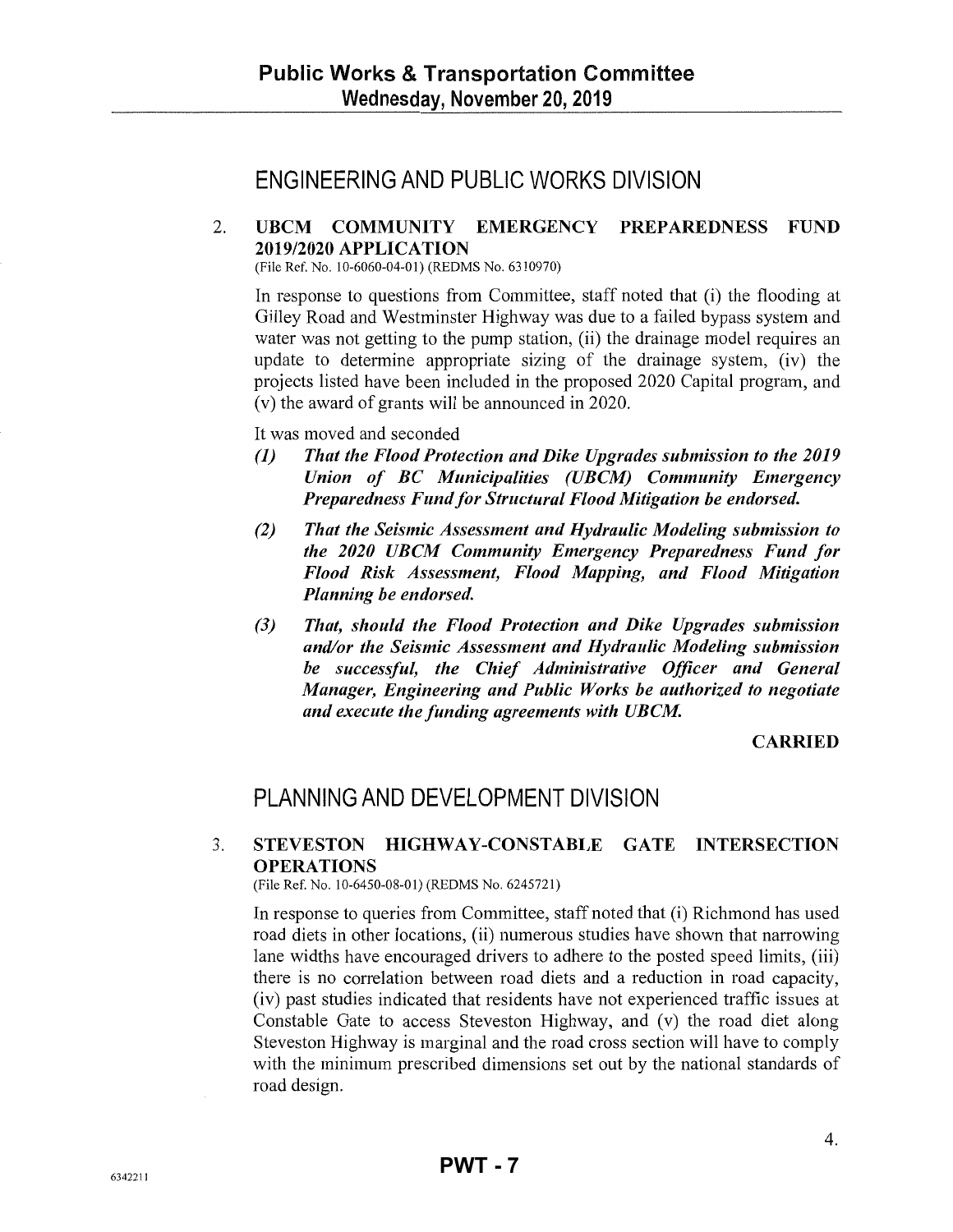It was moved and seconded

*That the report titled "Steveston Highway-Constable Gate Intersection Operations" dated October 2, 2019, from the Director, Transportation be received for information.* 

The question on the motion was not called as Committee provided direction to staff to conduct additional consultation with the surrounding neighbourhood.

The question on the motion was then called and it was CARRIED.

### 4. TRANSLINK REGIONAL GOODS MOVEMENT STRATEGY

(File Ref. No. 01-0154-04) (REDMS No. 6229604)

In response to queries from Committee, staff noted that the City can discuss with TransLink on the possibility of adopting a new bylaw to enforce securing loose materials on vehicles and that it is a priority to examine mobility pricing in partnership with TransLink.

It was moved and seconded

*That the staff report, titled "TransLink Regional Goods Movement Strategy" dated October* 7, *2019, from the Director, Transportation, be received for information.* 

#### **CARRIED**

#### 4A. PERSONAL MICRO MOBILITY DEVICES

(File Ref. No.)

Materials were distributed (attached to and forming part of these Minutes as Schedule 1).

Discussion took place and as a result, the following referral motion was introduced.

It was moved and seconded

- *(1) WHEREAS, the City of Richmond's 18-month pilot program with U-bicycle for bike-sharing, is scheduled to end in March 2020 and staff will report back the outcomes and recommendations;*
- *(2) WHEREAS, THE Province of BC will have developed a process for creating pilot projects and will be inviting community proposals in early 2020;*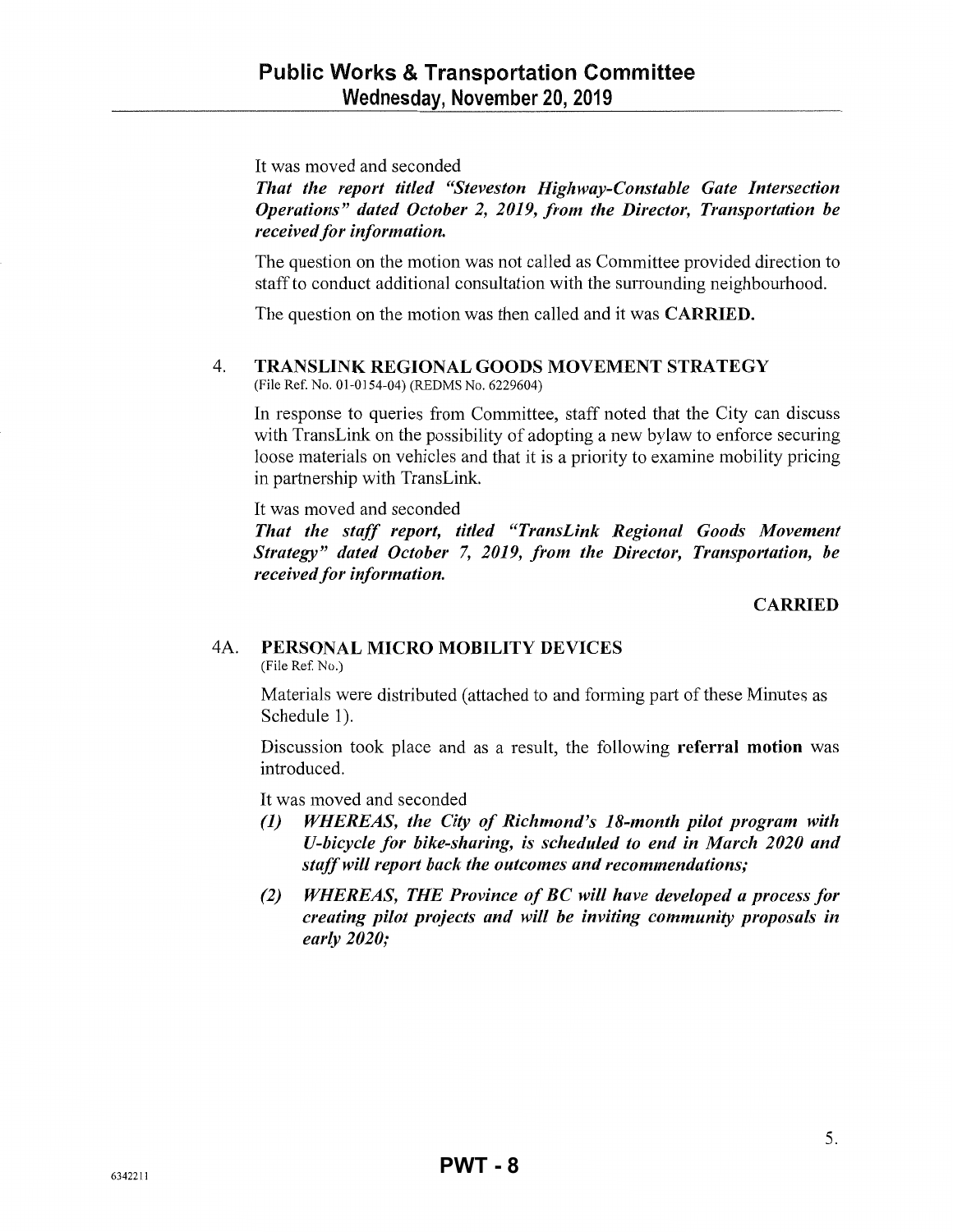*(3) THEREFORE, BE IT RESOLVED that the City Council of City of Richmond hereby directs staff to study the regulation of electric scooter sharing and parking and any related regulatory amendments that may be necessary to facilitate the introduction of dockless electric scooters sharing in Richmond (pending provincial regulatory approvals) and report back at the same time as the forthcoming March 2020 bike-sharing pilot.* 

## CARRIED

## 5. MANAGER'S REPORT

### *South Dike Upgrade Capital Project*

Eric Sparolin, Acting Manager, Engineering Design & Construction provided an update on the South Dike upgrade between Gilbert Road and No. 3 Road noting that the base asphalt works have been completed and the gravel pathway works are nearing completion, and expecting to be open to the public at the end of the month. He advised that there will be ongoing minor work with single lane alternating traffic and the final paving and landscaping will take place in the Spring of 2020.

In response to a query from Committee, staff noted that (i) the expected completion of the Gilbert Road sewer work is April 2020, (ii) there are regular meetings between Richmond Fire-Rescue and the contractor regarding any concerns, and (iii) currently, it is unclear where the restored sidewalk will be installed after the Gilbert Road sewer work is completed.

Direction was given to staff to provide a memorandum on the final configuration of the sidewalks.

# ADJOURNMENT

It was moved and seconded *That the meeting adjourn (4:58 p.m.).* 

CARRIED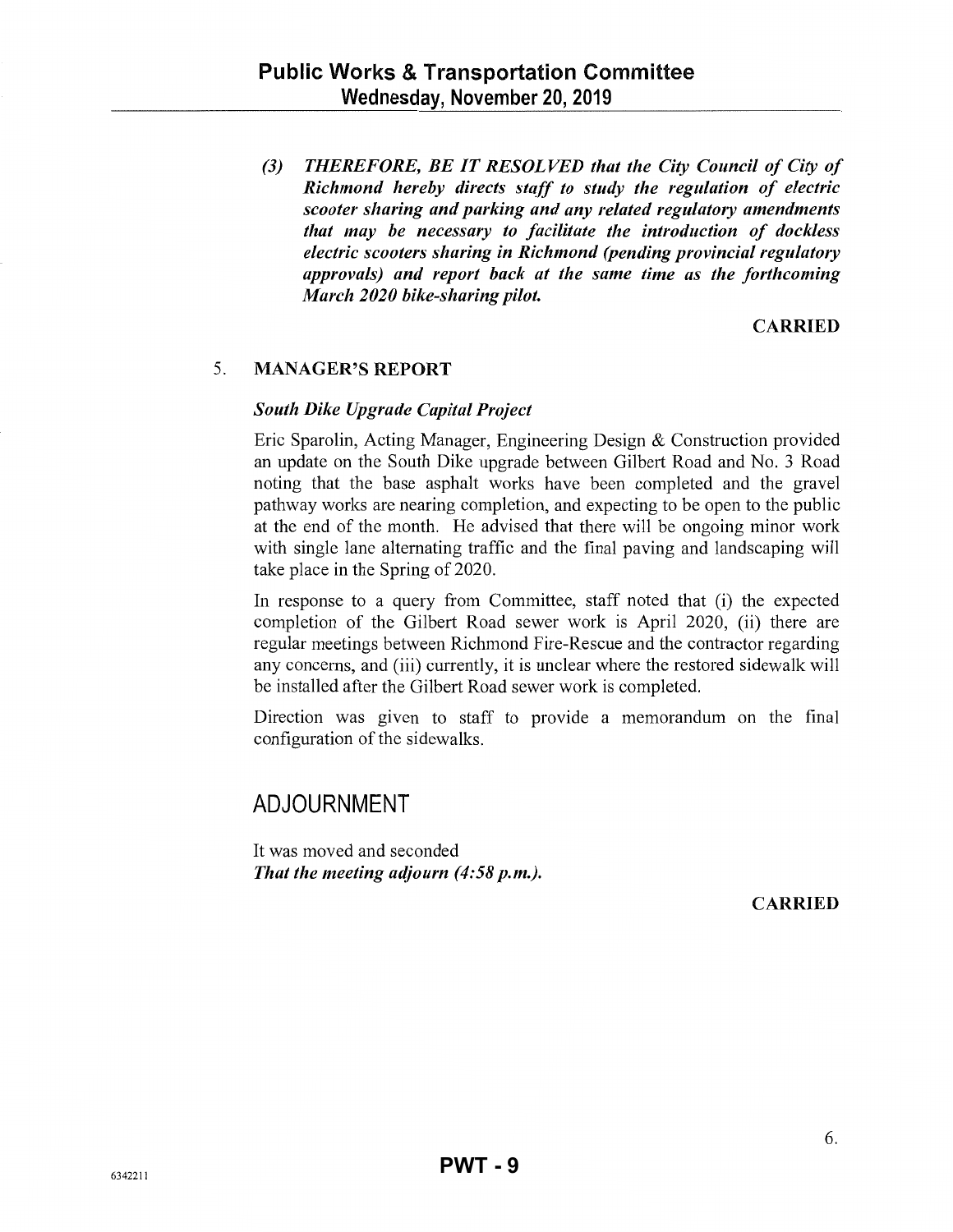Certified a true and conect copy of the Minutes of the meeting of the Public Works and Transportation Committee of the Council of the City of Richmond held on Wednesday, November 20, 2019.

Councillor Kelly Greene Vice-Chair

Stephanie Walrond Legislative Services Coordinator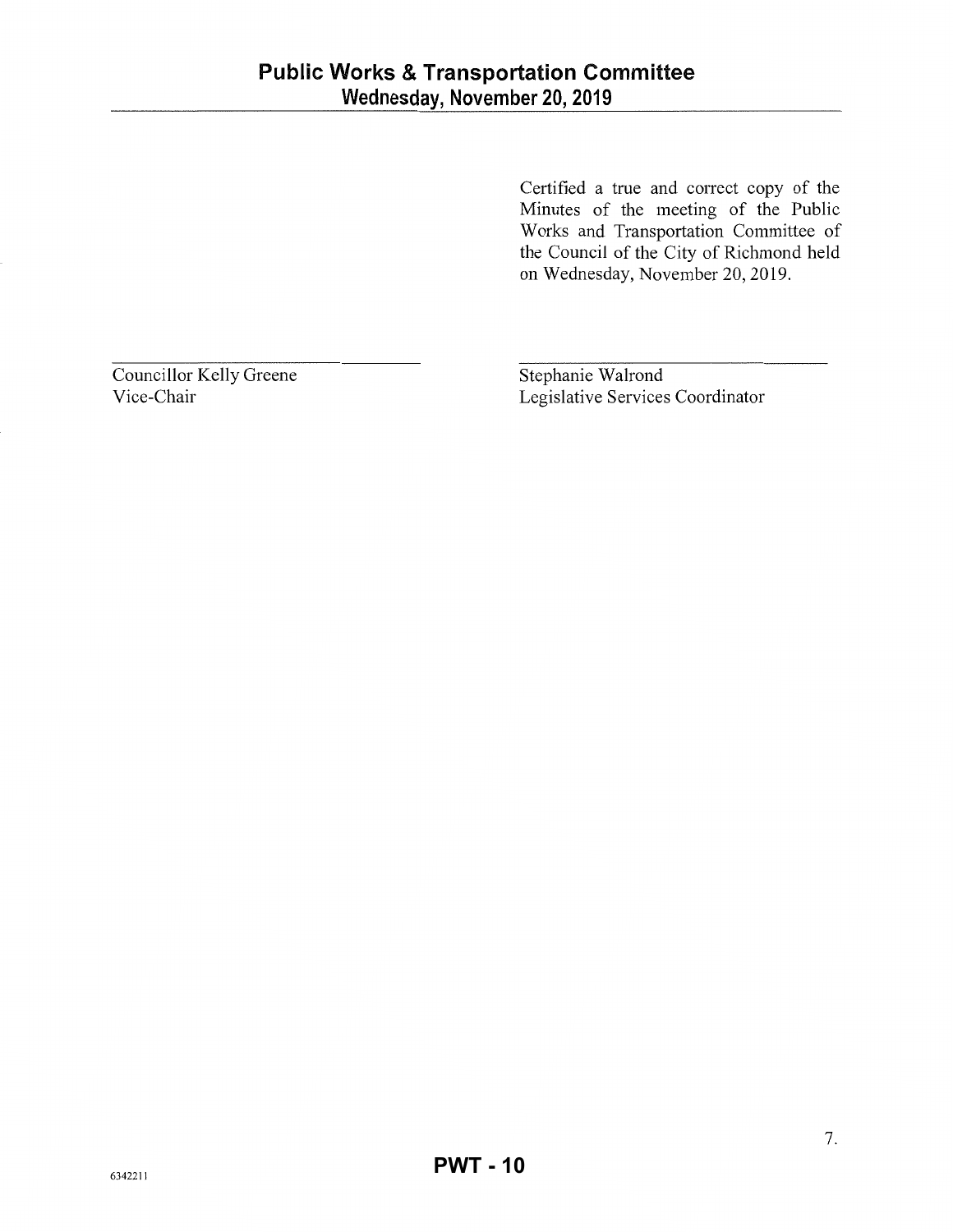November 20th 2019

Schedule 1 to the Minutes of the Public Works and Transportation Committee meeting of Richmond City Council held on Wednesday, Councillor Wolfe November 20, 2019.

Resolution for Richmond City Council's Public Works and Transportation Committee

RE: Personal Micro Mobility Devices

WHEREAS, the City of Richmond's 18-month pilot program with U-bicycle for bike-sharing, is scheduled to end in March 2020 and staff will report back the outcomes and recommendations;

WHEREAS, the Province of BC will have developed a process for creating pilot projects and will be inviting community proposals in early 2020;

THEREFORE, BE IT RESOLVED that the City Council of the City of Richmond hereby directs staff to study the regulation of electric scooter sharing and parking and any related regulatory amendments that may be necessary to facilitate the introduction of dockless electric scooters sharing in Richmond (pending provincial regulatory approvals) and report back at the same time as the forthcoming March 2020 bike-sharing pilot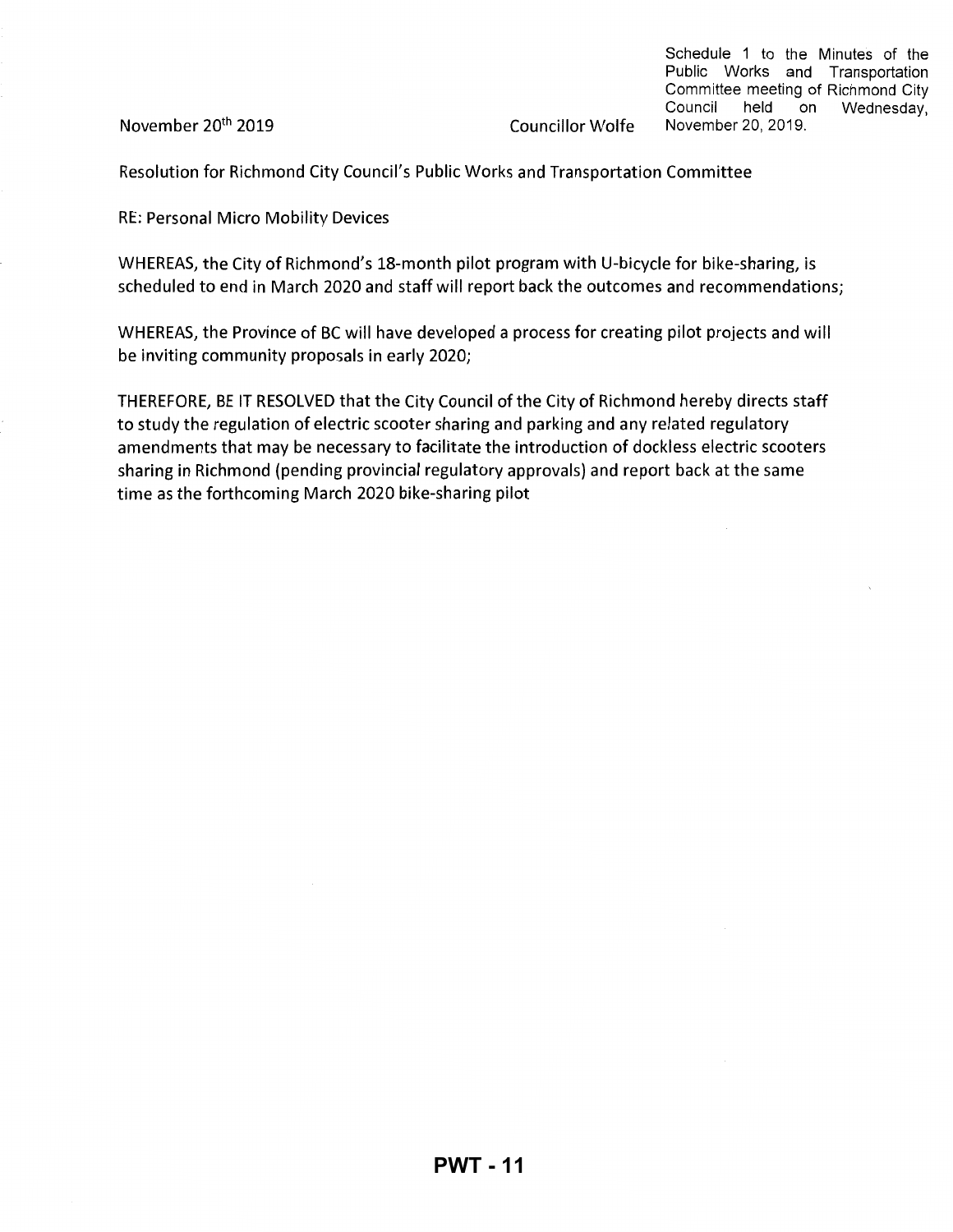<span id="page-11-0"></span>

# **Report to Committee**

| To:   | <b>Public Works and Transportation Committee</b>                                                                | Date: | November 7, 2019    |
|-------|-----------------------------------------------------------------------------------------------------------------|-------|---------------------|
| From: | Lloyd Bie, P.Eng.<br>Director, Transportation                                                                   | File: | 02-0775-50-6537/Vol |
| Re:   | Recommendation to Award Contract 6537Q - Supply and Delivery of Audible<br><b>Accessible Pedestrian Signals</b> |       |                     |

#### **Staff Recommendation**

- 1. That Contract 653 7Q Supply and Delivery of Audible Accessible Pedestrian Signals be awarded to Astrographics Industries Ltd as described in the report titled "Recommendation to Award Contract 6537Q- Supply and Delivery of Audible Accessible Pedestrian Signals" dated November 7, 2019 from the Director, Transportation; and
- 2. That the Chief Administrative Officer and General Manager, Planning and Development, be authorized to execute the contract between the City and Astrographics Industries Ltd.

 $L$ lovd  $B(e, P, F)$ ng

Director, Transportation  $(604 - 276 - 4131)$ 

Att. 1

| <b>REPORT CONCURRENCE</b>                                              |                    |                                |  |  |  |
|------------------------------------------------------------------------|--------------------|--------------------------------|--|--|--|
| <b>ROUTED TO:</b>                                                      | <b>CONCURRENCE</b> | CONCURRENCE OF GENERAL MANAGER |  |  |  |
| Finance                                                                | N                  |                                |  |  |  |
| <b>REVIEWED BY STAFF REPORT /</b><br><b>AGENDA REVIEW SUBCOMMITTEE</b> | INITIALS:<br>C     | <b>APPROVEL BY CAO</b>         |  |  |  |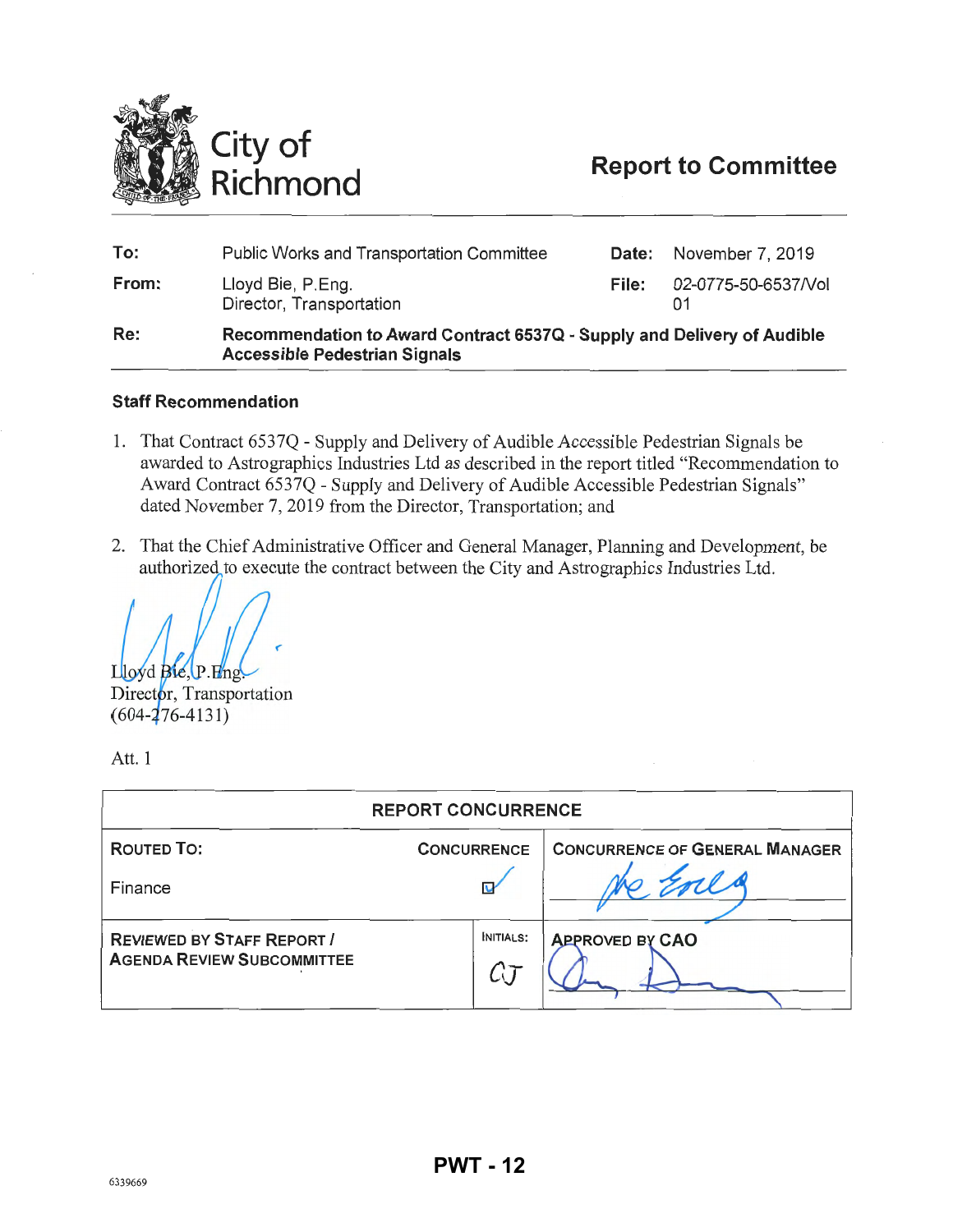## **Staff Report**

## **Origin**

In July 2007, Council approved the establishment of an annual program for the installation of enhanced accessible pedestrian signal (APS) features (Attachment 1) at traffic signals, pedestrian signals and special crosswalks. An implementation strategy commenced in 2008 with all new locations to include APS devices as the City standard, and existing locations to be retrofitted with APS devices over a multi-year period

A competitive procurement process was undertaken to identify a qualified contractor to supply new APS devices over a fiveyear term in order to complete the retrofit of existing locations that do not have APS devices and replace existing APS devices that have reached the end of their life cycle.

This report supports Council's Strategic Plan 2018-2022 Strategy #1 A Safe and Resilient City:



Traffic Signal

*Enhance and protect the safety and well-being of Richmond.* 

*1.2 Future-proof and maintain city infrastructure to keep the community safe.* 

This report supports Council's Strategic Plan 2018-2022 Strategy #5 Sound Financial Management:

*Accountable, transparent, and responsible financial management that supports the needs ofthe community into the future.* 

*5. 2 Clear accountability through transparent budgeting practices and effective public communication.* 

*5.3 Decision-making focuses on sustainability and considers circular economic principles.* 

This report supports Council's Strategic Plan 2018-2022 Strategy #6 Strategic and Well-Planned Growth:

*Leadership in effective and sustainable growth that supports Richmond's physical and social needs.* 

*6. 3 Build on transportation and active mobility networks.*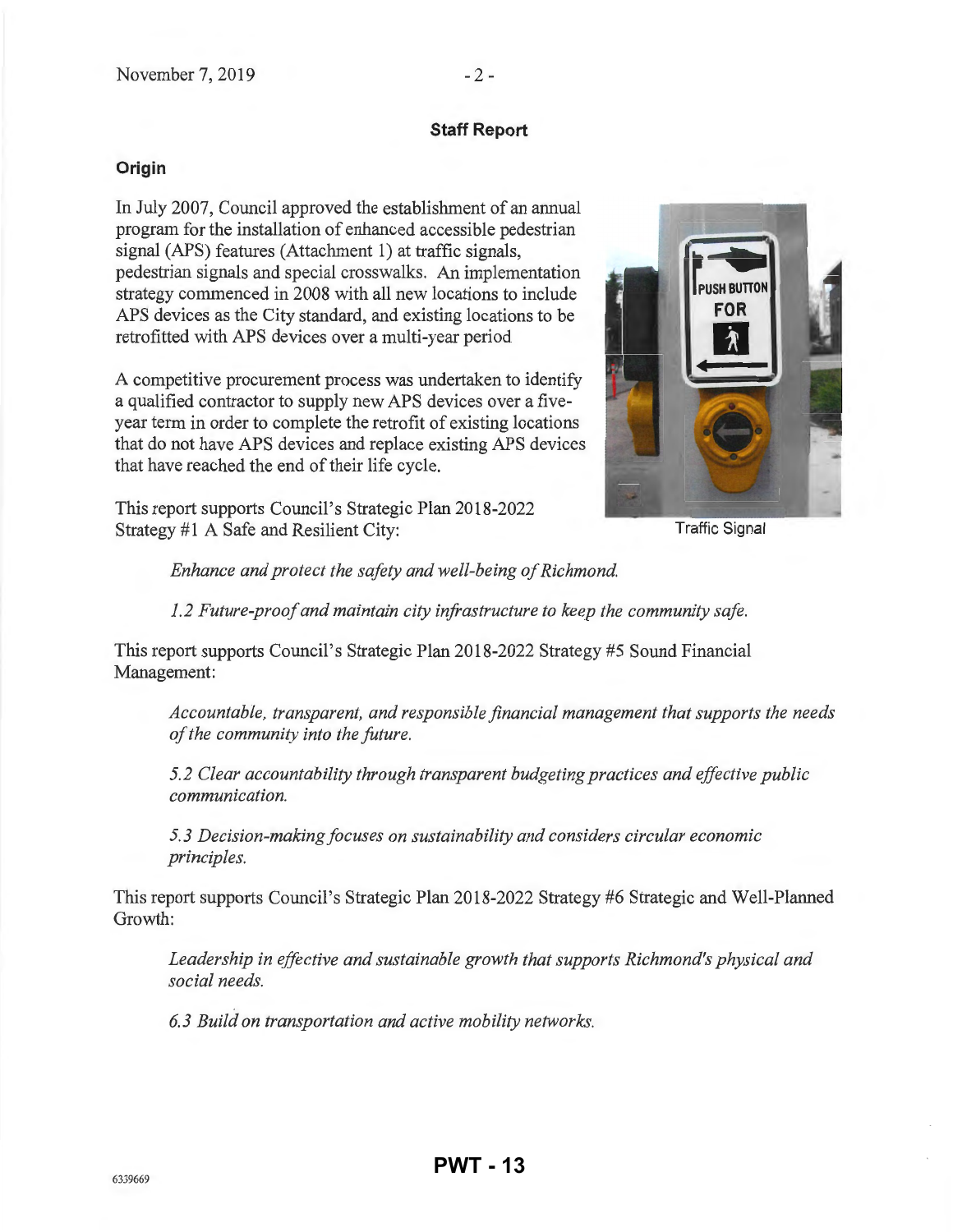## **Analysis**

#### Procurement Process and Recommendation

A procurement process was undertaken to identify the most qualified and experienced contractor to supply APS devices with quantities over a five-year term sufficient to enable installation in:

- the remaining existing locations (38 traffic signals) that do not have APS devices;
- existing locations with APS devices (58 traffic signals) that have reached the end of their life cycle; and
- new locations.

A Request for Quotations (RFQ) for the Supply and Delivery of Audible Accessible Pedestrian Signals was posted on BC Bid by the City in June 2019. Three quotations were received; one quotation was eliminated as it did not meet the minimum requirements of the RFQ (i.e., the product did not provide the City's required APS features). The remaining two quotations were evaluated by Transportation staff according to the following criteria:

- 1) Financial Performance (total cost): 30% weighting
- 2) Product Performance: 30% weighting
- 3) Product Warranty and Technical Support: 20% weighting
- 4) References: 20% weighting

The quotation received from Astrographics Industries Ltd. received the highest overall score from the review team and was the lowest priced quotation received in response to the RFQ that also met the required specifications (Table 1).

| Table 1: Pricing of Proposals Evaluated                      |                                                                                                                |  |
|--------------------------------------------------------------|----------------------------------------------------------------------------------------------------------------|--|
| (based on forecast product requirements over five-year term) |                                                                                                                |  |
|                                                              | in the second contract of the second contract of the second second second contract of the second second second |  |

| Proponent                    | <b>Pricing</b> | <b>Average Score</b> |
|------------------------------|----------------|----------------------|
| Astrographics Industries Ltd | \$720,480.00   | 61.3                 |
| Econolite Canada             | \$759,501.60   | 51.5                 |

Astrographics is the distributor of the APS product, which is made by Polara Enterprises. Polara has been in business since 1996 with over 400,000 APS units installed in North America. Astrographics has supplied this product to the City of Burnaby, City of Langley and City of Saskatoon.

The priority for the first two years of the contract will be the retrofit of existing locations that do not have APS devices. The replacement of existing APS devices that have reached the end of their life cycle will be the focus of the remaining three years of the contract.

APS devices that are no longer usable will be recycled by Cobra Electric, who is the City's electrical contractor. Products are broken down into components (e.g., metal, electronics, plastic), sorted and recycled at local centres.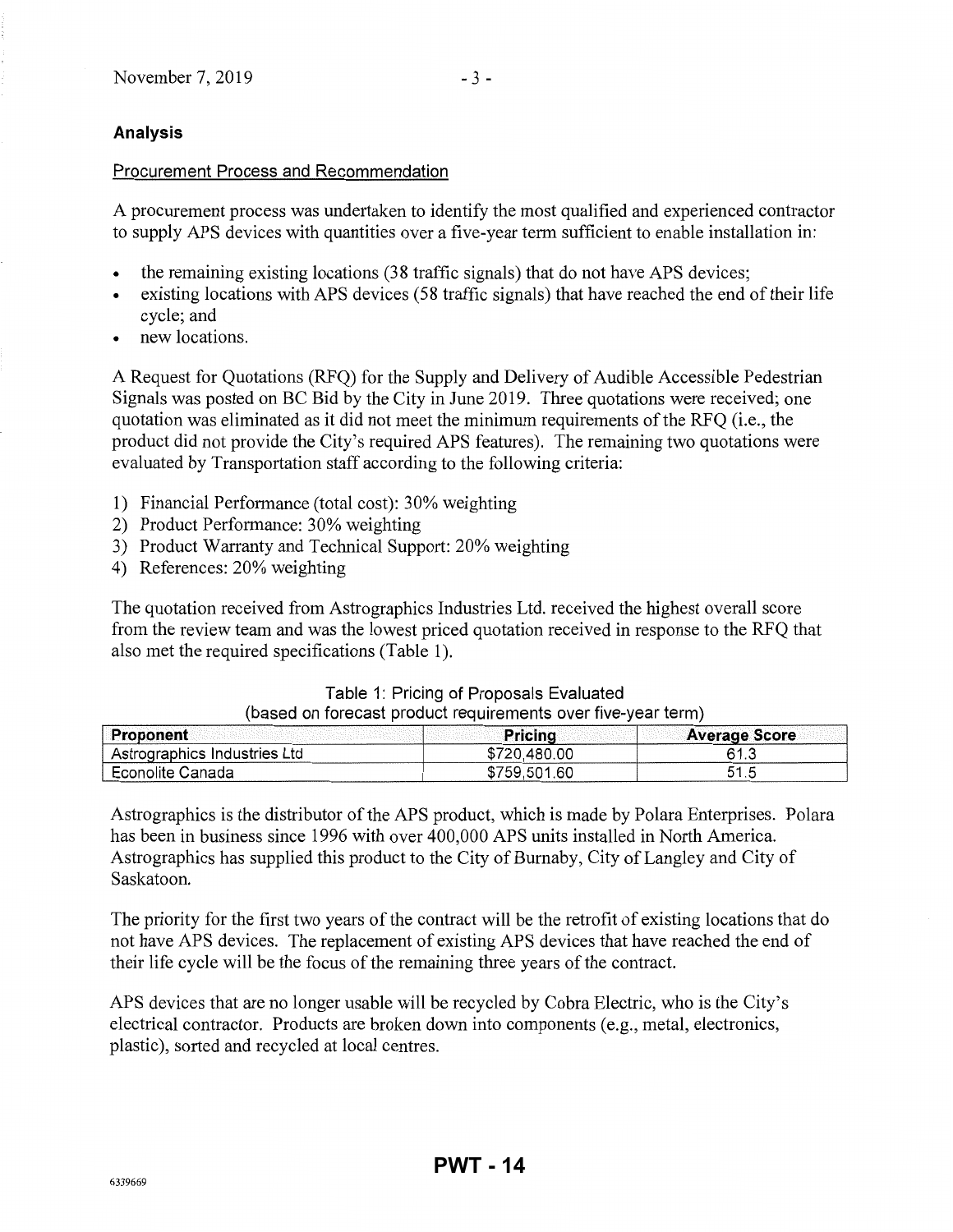## **Financial Impact**

The supply of APS devices for this contract will be funded from previously approved capital projects (Accessible Pedestrian Signal Program) and projects that have been included in the 2020 budget process. Annual expenditures over the five-year term will not exceed Council-approved funding.

#### **Conclusion**

The City has an annual program for the installation of enhanced accessible pedestrian signal (APS) features at traffic signals, pedestrian signals and special crosswalks. To fulfil the ongoing objectives of the program, a competitive procurement process was undertaken to secure the supply of APS devices over a five-year term. Based on the evaluation process, the City wishes to negotiate and enter into an agreement with Astrographics Industries Ltd for the provision of APS devices as outlined in the RFQ and this report.

Bill Johal Supervisor, Traffic Signal Systems (604-276-4298)

areuran

Joan Caravan Transportation Planner (604-276-4035)

BJ:bj

Att. 1: Required Accessible Pedestrian Signal Features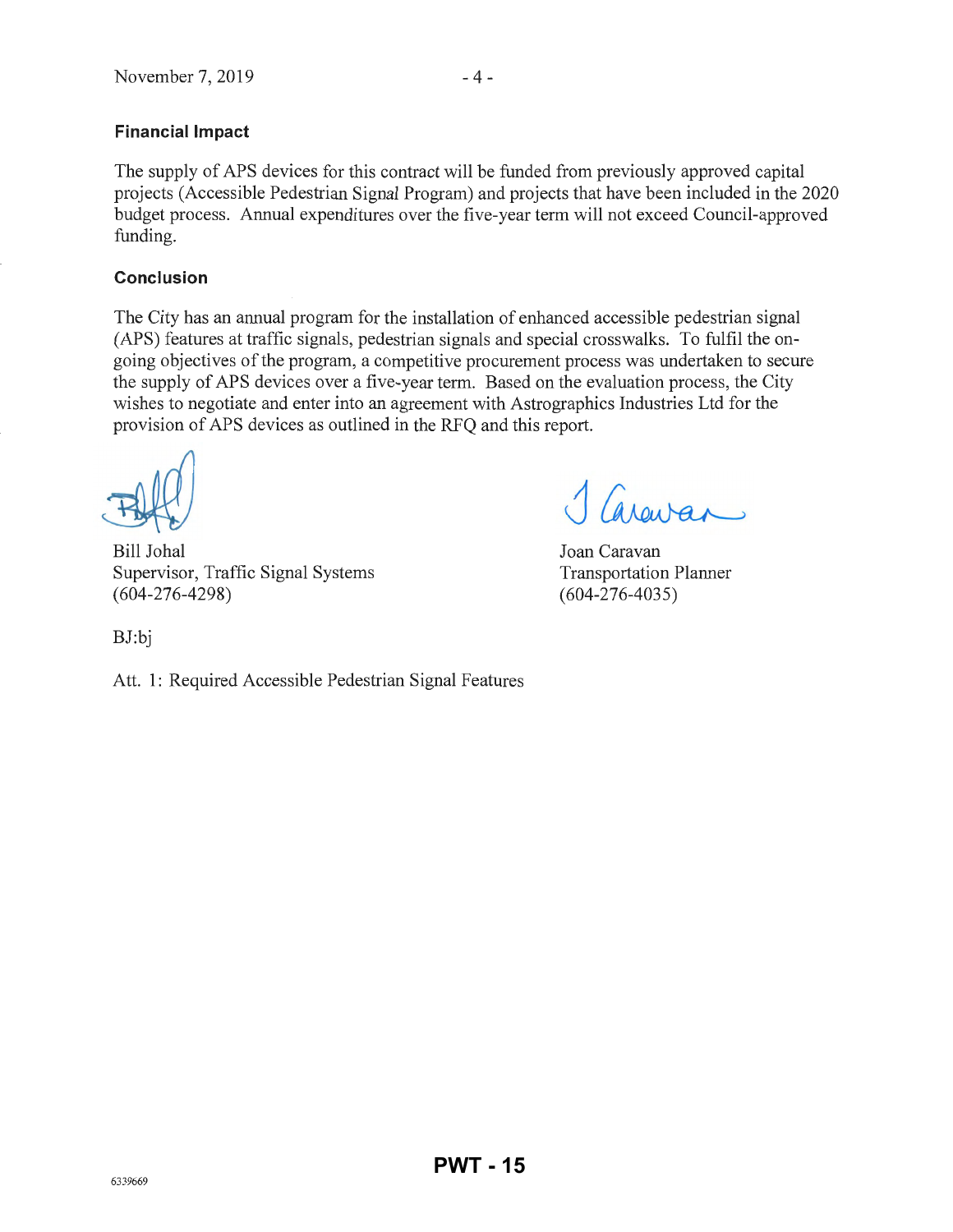## **Required Accessible Pedestrian Signal Features**

The City's required APS features are based on industry guidelines and reflect consultation with Richmond Centre for Disability (RCD) and representatives from Canadian Institute for the Blind (CNIB) and Advocates for Sight Impaired Consumers (ASIC).

| <b>Description</b><br>Feature                          |                                                                                                                                                                                                                                                                                                                                                    |            | Pedestrian<br>Signal | <b>Traffic</b><br>Signal |
|--------------------------------------------------------|----------------------------------------------------------------------------------------------------------------------------------------------------------------------------------------------------------------------------------------------------------------------------------------------------------------------------------------------------|------------|----------------------|--------------------------|
| Pole Locator Tone                                      | Pole locator tone during DON'T WALK phase<br>Repeated once every 2 seconds<br>$\bullet$                                                                                                                                                                                                                                                            | $\sqrt{}$  | V                    | $\sqrt{}$                |
| Tactile Arrow in Direction<br>of Crossing              |                                                                                                                                                                                                                                                                                                                                                    | $\sqrt{}$  | $\sqrt{}$            | $\sqrt{}$                |
| Vibrating Tactile Arrow in<br>Direction of Crossing    | APS arrow vibrates when WALK light is on<br>$\bullet$                                                                                                                                                                                                                                                                                              | N/A        | $\sqrt{}$            | $\sqrt{}$                |
| Red LED Light on Button<br>Push                        | Red LED light illuminates on button push<br>$\bullet$                                                                                                                                                                                                                                                                                              | $\sqrt{}$  | $\sqrt{}$            | $\sqrt{}$                |
| Audible Confirmation<br>Tone on Button Push            |                                                                                                                                                                                                                                                                                                                                                    | $\sqrt{}$  | $\sqrt{}$            | $\sqrt{}$                |
| Custom Audio Message:<br>verbal wayfinding<br>message  | Wayfinding message following audible<br>$\bullet$<br>acknowledgment (e.g., 3 Road crossing Granville)<br>Single repetition of entire message with each push of<br>$\bullet$<br>button except during WALK indication<br>Wayfinding message played on push button station<br>when activated by a pedestrian only                                     | V          | $\sqrt{}$            | V                        |
| Custom Audio Message:<br>verbal "caution" message      | "Caution" message following verbal wayfinding<br>$\bullet$<br>message (e.g., Amber lights flashing. Use caution.<br>Vehicles may not stop immediately. Amber lights<br>flashing. Use caution)<br>Play verbal "caution" message in its entirety (approx.<br>$\bullet$<br>15 sec) in place of cuckoo or chirp                                        | V          | N/A                  | N/A                      |
| <b>Standard Audible</b><br>Indicators                  | Upon actuation of the WALK indication, the standard<br>$\bullet$<br>North-South "cuckoo" sound and East-West "chirp"<br>plays at both sides of crosswalk along with<br>corresponding vibrating tactile arrow                                                                                                                                       | N/A        | $\sqrt{}$            | $\sqrt{}$                |
| Volume/Sound                                           | Minimum and maximum volume setting options<br>$\bullet$<br>All sounds capable of adjusting automatically to<br>$\bullet$<br>ambient noise<br>Sounds synchronize across all push button stations<br>٠<br>Pole locator tone, acknowledgment/wayfinding<br>$\bullet$<br>message and cuckoo/chirp capable of having<br>separate volume control options | V          | √                    | V                        |
| Increased Volume on<br>Demand                          | Increased volume with extended button press (3 sec)<br>٠<br>Wayfinding message and standard audible indicators<br>$\bullet$<br>have increased volume feature<br>Button press time is adjustable<br>Increased volume with extended button press is<br>$\bullet$<br>adjustable                                                                       |            | V                    | ν                        |
| Pushbutton Appearance                                  | APS pushbutton, sign and locating tone incorporated<br>$\bullet$<br>into an integrated unit                                                                                                                                                                                                                                                        | $\sqrt{ }$ | $\sqrt{}$            | $\sqrt{}$                |
| <b>Braille and Raised Letter</b><br><b>Street Name</b> | Pushbutton sign capable of adding Braille and raised<br>$\bullet$<br>street name                                                                                                                                                                                                                                                                   | $\sqrt{}$  | $\sqrt{}$            | $\sqrt{}$                |
| Pushbutton Housing<br>Requirements                     | Vandal proof and powder coated to provide high<br>$\bullet$<br>contrast for the visually impaired<br>Housing made of corrosion-resistant material<br>$\bullet$                                                                                                                                                                                     | $\sqrt{}$  | √                    | V                        |
| Communication                                          | Ability to communicate remotely (wired or wireless)<br>$\bullet$<br>Preference for ability to remotely provide real-time<br>$\bullet$<br>fault alerts                                                                                                                                                                                              | $\sqrt{}$  | √                    | V                        |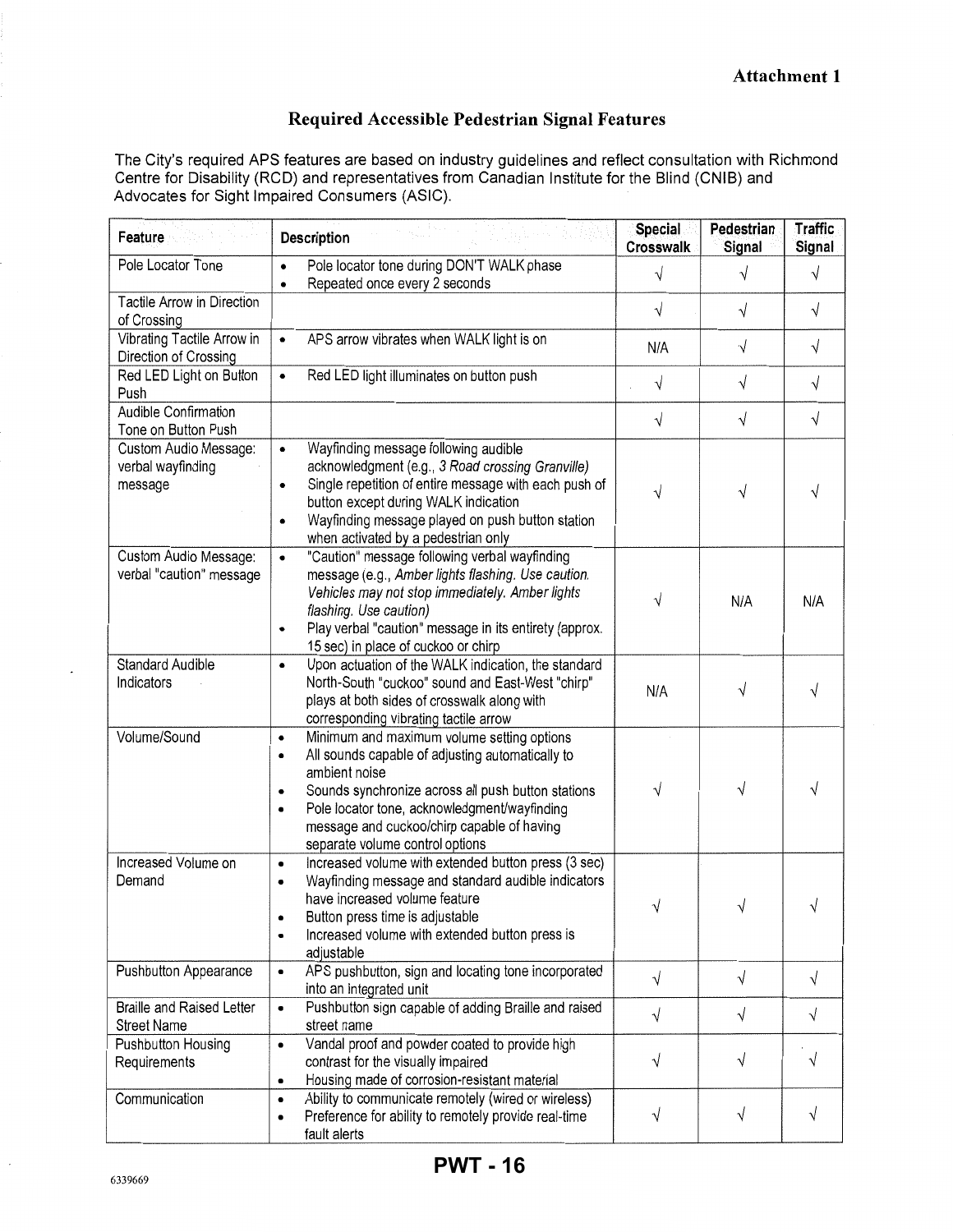<span id="page-16-0"></span>

# **Report to Committee**

| 10-6050-01/2019-Vol<br>Eric Sparolin, P.Eng.<br>From:<br>File:<br>Acting Manager, Engineering Design and<br>Construction |  |
|--------------------------------------------------------------------------------------------------------------------------|--|
|                                                                                                                          |  |
| November 22, 2019<br><b>Public Works and Transportation Committee</b><br>To:<br>Date:                                    |  |

#### Staff Recommendation

That funding of \$1 ,500,000 from the Sewer Utility Reserve be approved to complete the sanitary sewer replacement in the 6000 Block of Buswell Street and be included in the Consolidated 5 Year Financial Plan (2020-2024).

Eric Sparolin, P.Eng. Acting Manager, Engineering Design and Construction (604-247-4915)

Att. 1

| <b>REPORT CONCURRENCE</b>                                              |                    |                                       |  |  |  |
|------------------------------------------------------------------------|--------------------|---------------------------------------|--|--|--|
| <b>ROUTED TO:</b>                                                      | <b>CONCURRENCE</b> | <b>CONCURRENCE OF GENERAL MANAGER</b> |  |  |  |
| <b>Finance Department</b><br>$\checkmark$<br>Sewerage & Drainage<br>î  |                    |                                       |  |  |  |
| <b>REVIEWED BY STAFF REPORT /</b><br><b>AGENDA REVIEW SUBCOMMITTEE</b> | INITIALS:          | <b>APPROVED BY CAO</b>                |  |  |  |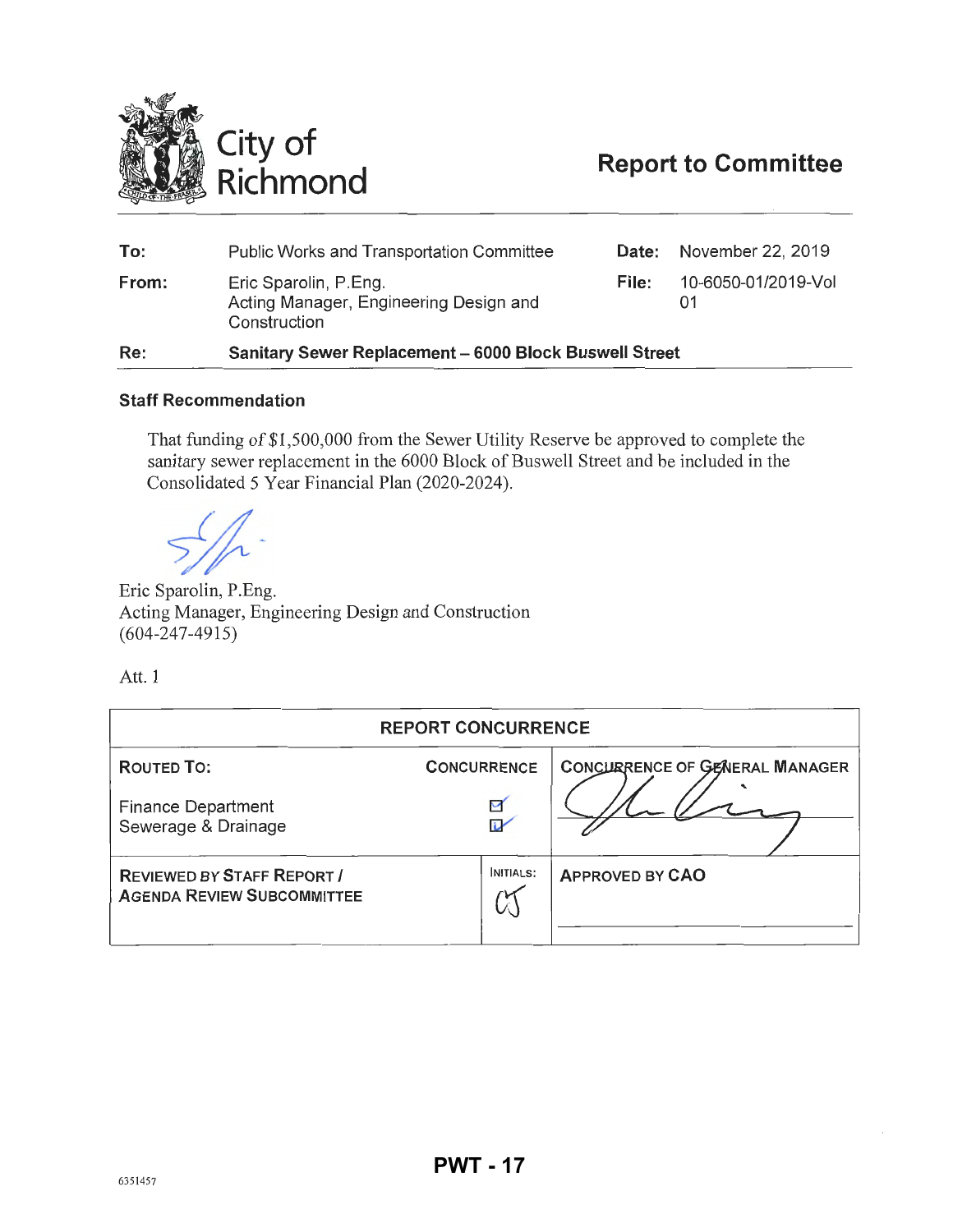### **Staff Report**

#### **Origin**

In October 2019, during maintenance of the sanitary sewers around Buswell Street and Cooney Road, staff discovered a section of failed sanitary sewer in the 6000 Block of Buswell Street (Attachment 1). A section of sanitary sewer is now out of service. A temporary sanitary sewer bypass system has been installed by City forces and remains in place to provide continuous sewer service to the surrounding properties. It is necessary to repair the sanitary sewer and restore the sanitary system to normal operation.

This report supports Council's Strategic Plan 2018-2022 Strategy #1 A Safe and Resilient City:

*Enhance and protect the safety and well-being of Richmond.* 

*I.2 Future-proof and maintain city infrastructure to keep the community safe.* 

### **Analysis**

The City has a 200mm diameter sanitary sewer constructed in 1970 that is located in a statutory right-of-way at the rear of 6380 Buswell Street, and is approximately 3.5m below ground level.

During maintenance operations the sewers are flushed and cleaned to remove any debris in the sewer that may eventually build up and cause a blockage. While performing maintenance on this sewer, staff discovered that sections of this sewer main and manhole have been damaged, resulting in blockages and ground settlement around the manhole.

City forces have installed a temporary sanitary sewer bypass system to maintain sewer service to nearby properties. Although the bypass pumps are in place, there is a high risk of a blockage occurring in the existing sanitary sewer and bypass system. Since this may result in damage to private properties, repair and replacement of the sanitary sewer must start immediately.

The anticipated scope of emergency work includes ground stabilization measures and replacement of approximately 50m of deep sanitary sewer.

A BC Hydro transformer that provides power to adjacent multi-family residential properties is in close proximity to the area of the ground settlement. BC Hydro has been monitoring the transformer and has confirmed that it is currently operational. The City has retained a geotechnical engineer to provide technical support and recommendations to minimise any further settlement and potential impacts to the surrounding area including the BC Hydro transformer and underground ducts. Staff will continue working with BC Hydro to coordinate the sanitary sewer repair and ground stabilization works to avoid disruption of BC Hydro power service.

In accordance with the City's Procurement Policy (Policy 3104), procurement would be excluded from normal purchasing practices as this is considered an unforeseeable urgent situation or emergency. Costs to date to for the bypass system can be accommodated within the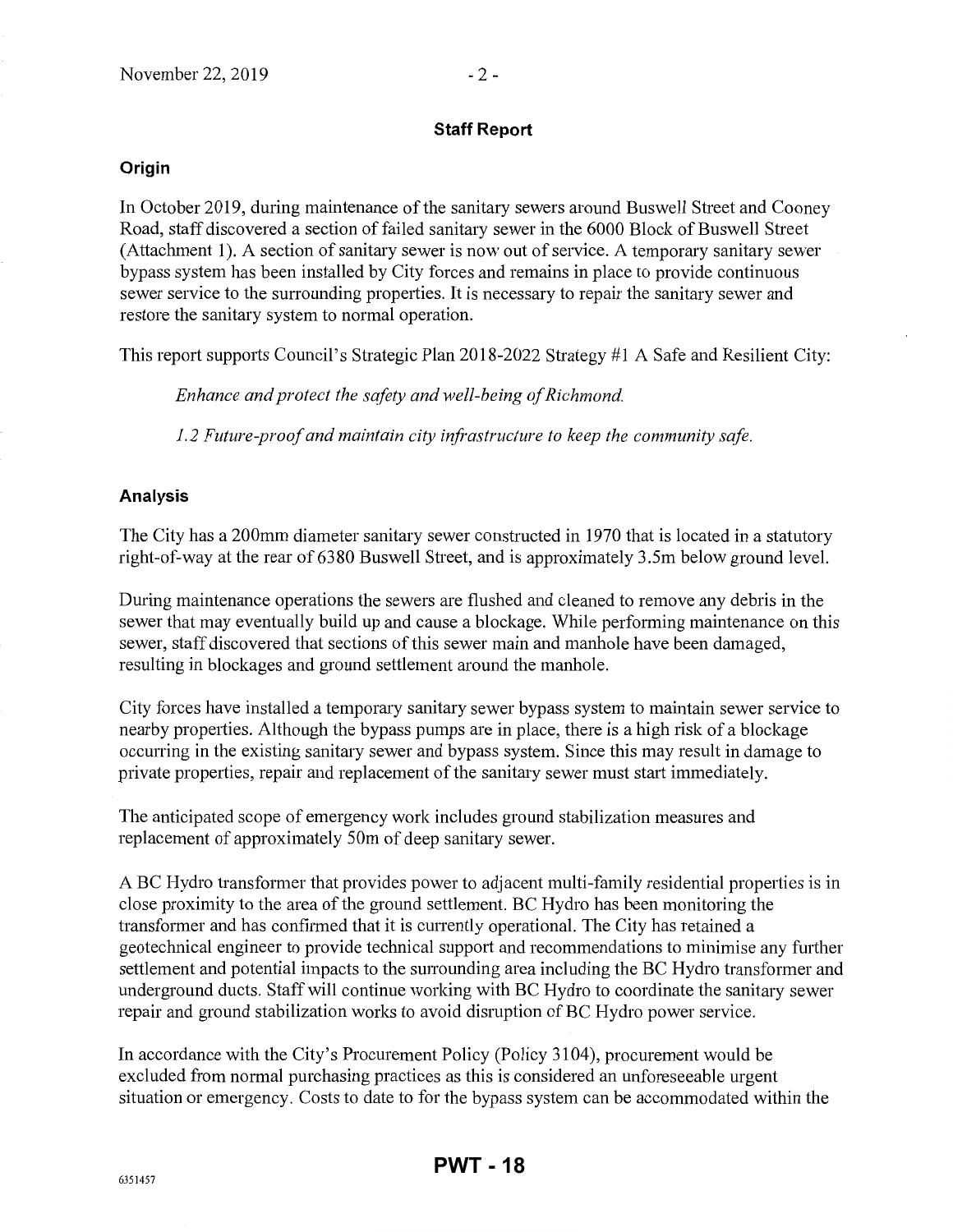current Financial Plan to address this urgent situation/emergency. Should Council not approve the funding request of \$1,500,000, any incuned emergency works costs that cannot be accommodated within the Financial Plan will be reported to Council and the Financial Plan will be amended to include the expenditure and the funding source.

### **Financial Impact**

The total estimated capital cost is \$1,500,000 for repair and replacement of the failing sanitary sewer in the 6000 Block of Buswell Street.

In order to commence this emergency work in 2019, staff recommend that an existing Council approved sanitary sewer capital project be utilized as a temporary funding source until this additional \$1 ,500,000 funded by the Sanitary Sewer Reserve Fund is included in the Consolidated 5 Year Financial Plan (2020-2024 ).

### **Conclusion**

The sanitary sewer system in the statutory right-of-way in the 6000 Block Buswell Street has failed. Repair and replacement of this sewer is required to provide sanitary service to the adjacent residences.

 $\frac{1}{2}$ 

Eric Sparolin, P.Eng. Acting Manager, Engineering Design and Construction (604-247-4915)

ES:

Att. 1: Sanitary Sewer Failure Location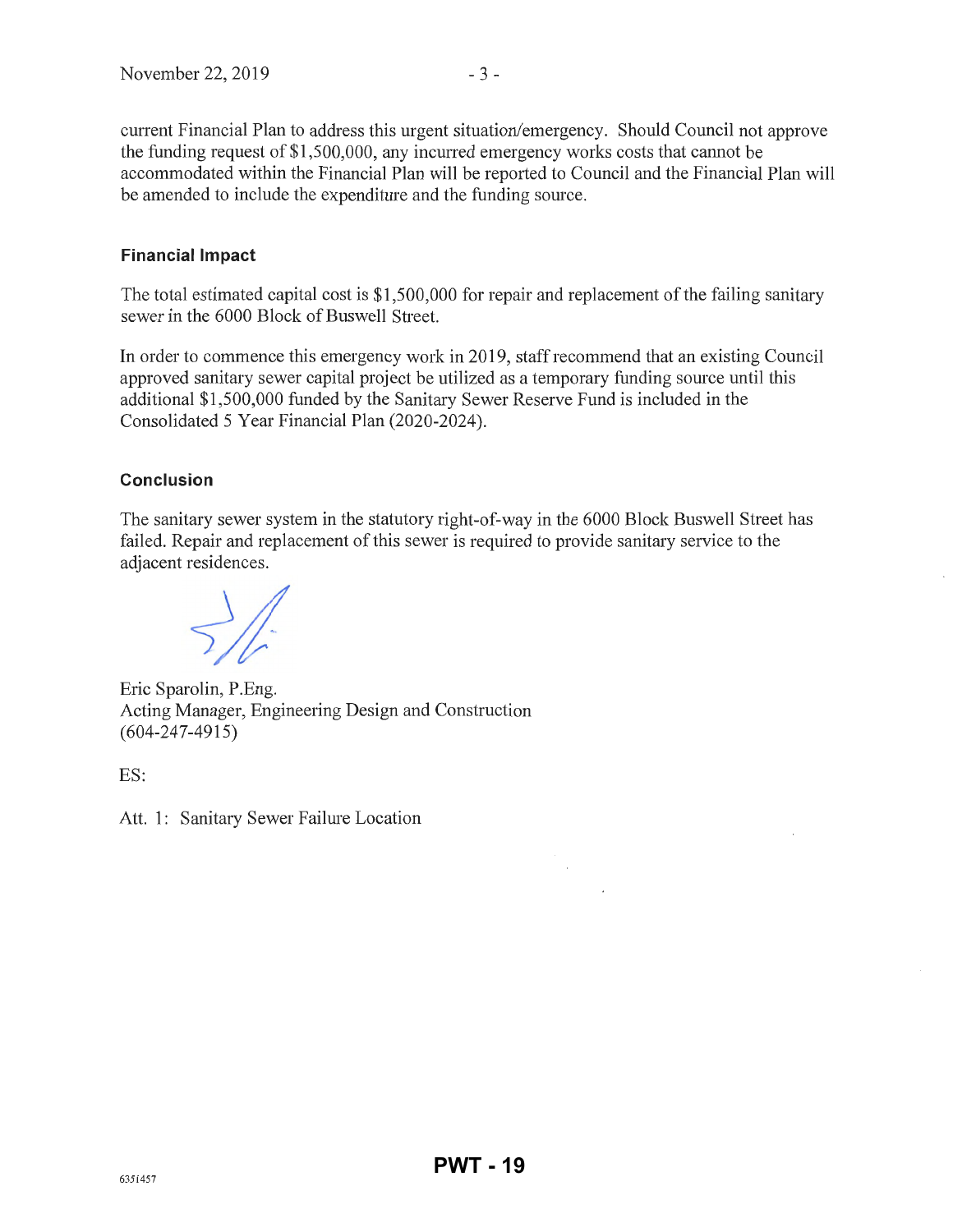

# **Attachment 1 -Sanitary Sewer Failure Location**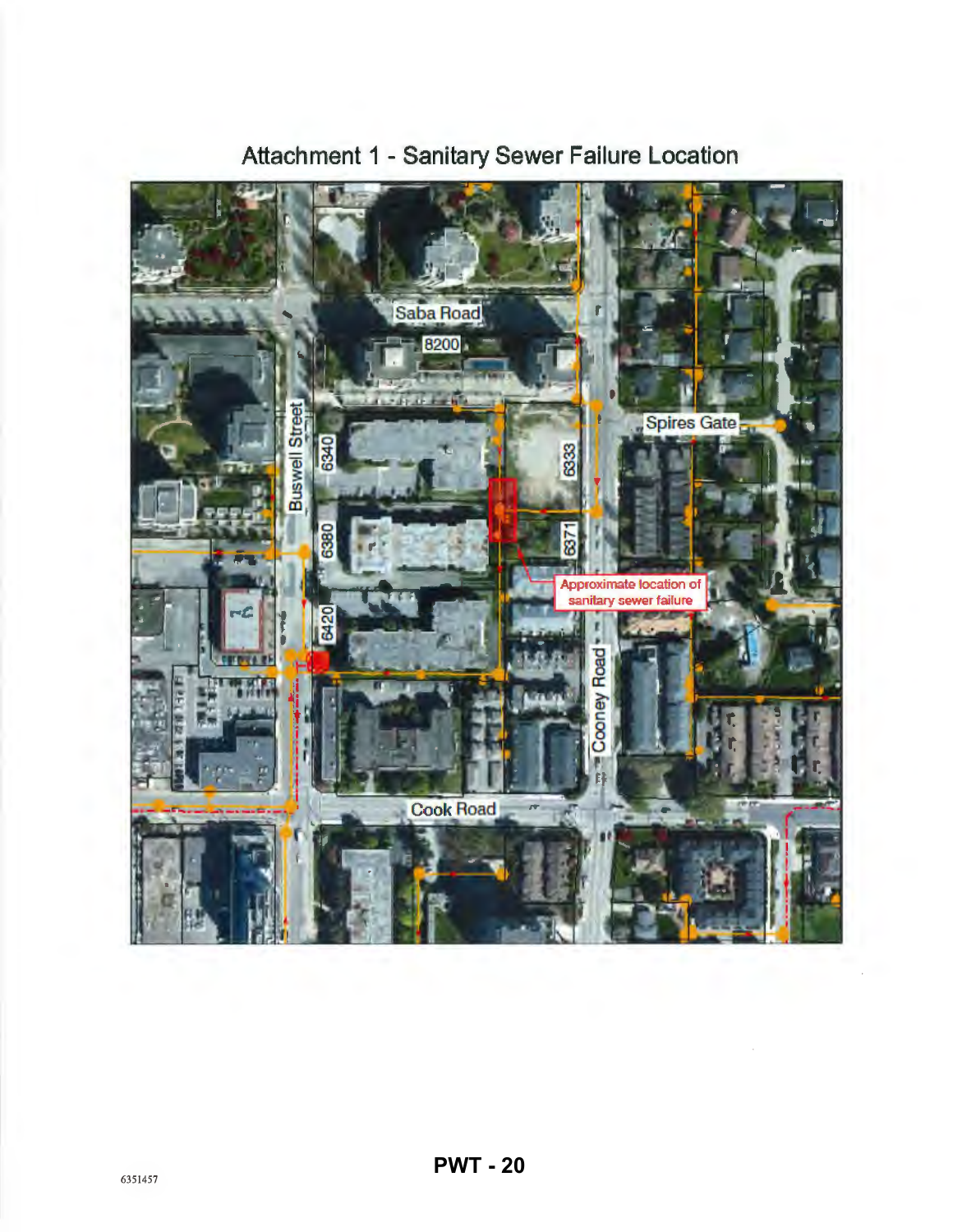<span id="page-20-0"></span>

# **Report to Committee**

| To:   | <b>Public Works and Transportation Committee</b>                                                                   | Date: | December 3, 2019      |
|-------|--------------------------------------------------------------------------------------------------------------------|-------|-----------------------|
| From: | Suzanne Bycraft<br>Manager, Fleet & Environmental Programs                                                         | File: | 02-0780-01/CL Vol. 02 |
|       | Jim Wishlove<br>Deputy Fire Chief                                                                                  |       |                       |
| Re:   | Award of Contract 6153P - Supply and Delivery of Vehicle and Equipment<br><b>Tires and Certified Tire Services</b> |       |                       |

#### **Staff Recommendation**

That Contract 6153P, Supply and Delivery of Vehicle and Equipment Tires and Certified Tire Services, be awarded at the rates quoted for up to a maximum four year term, as per the key terms outlined in the staff report titled "Award of Contract 6153P- Supply and Delivery of Vehicle and Equipment Tires and Certified Tire Services" dated December 3, 2019 and as follows:

- a) Kal Tire for the supply of tires and tire services for Richmond Fire Rescue up to a maximum of\$115,000; and
- b) Fountain Tire for the supply of tires and tire services for Fleet Operations up to a maximum of \$960,000.

Manager, Fleet & Environmental Programs (604-233-3338)

Jim Wishlove Deputy Fire Chief (604-303-2715)

| <b>REPORT CONCURRENCE</b>                                              |                    |                                |  |  |
|------------------------------------------------------------------------|--------------------|--------------------------------|--|--|
| <b>ROUTED TO:</b>                                                      | <b>CONCURRENCE</b> | CONGURRENCE OF GENERAL MANAGER |  |  |
| ☑<br><b>Finance Department</b>                                         |                    |                                |  |  |
| <b>REVIEWED BY STAFF REPORT /</b><br><b>AGENDA REVIEW SUBCOMMITTEE</b> | <b>INITIALS:</b>   | <b>APPROVED BY CAO</b>         |  |  |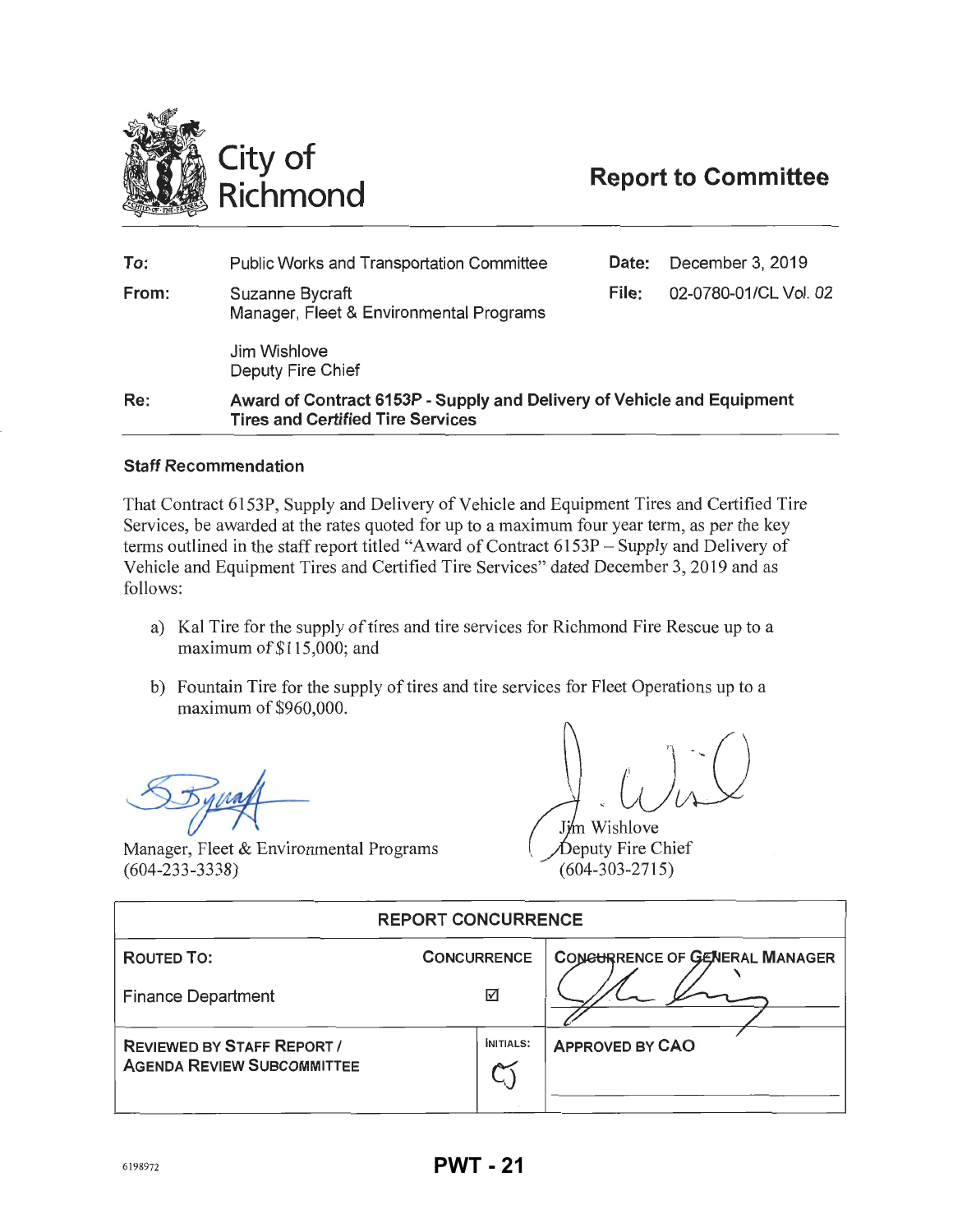#### Staff Report

#### **Origin**

The City contracts for the provision of tires and tire related services (repair flat tires, various tire repairs) to support vehicle needs in Richmond Fire Rescue and Fleet Operations. The annual value of these services is approximately \$275,000.

This report presents the results of the submissions received to a competitive tendering process and recommends the contract be awarded based on best value and in the manner that best meets the respective business unit's needs.

This report supports Council's Strategic Plan 2018-2022 Strategy #1 A Safe and Resilient City:

*Enhance and protect the safety and well-being of Richmond.* 

*1. 2 Future-proof and maintain city infrastructure to keep the community safe.* 

#### Analysis

#### Tendering Process

RFP 6153P, Supply and Delivery of Vehicle and Equipment Tires and Certified Tire Service, was issued to the marketplace. Responses were received from two vendors - Kal Tire and Fountain Tire as follows. The estimated value is shown by each business unit.

#### Table 1: Responses

| Company       | <b>Richmond Fire Rescue</b><br><b>Annual Contract Value</b> | <b>Fleet Operations</b><br><b>Annual Contract Value</b> |
|---------------|-------------------------------------------------------------|---------------------------------------------------------|
| Kal Tire      | \$23,826.62                                                 | \$263,455.68                                            |
| Fountain Tire | \$25,725.52                                                 | \$200,213.57                                            |

#### Review Process

Operations staff from Richmond Fire Rescue and Fleet Operations undertook independent reviews of the proposal responses. Richmond Fire Rescue rated Kal Tire as the highest ranking respondent due to tire quality demands for emergency response units, as well as product response turnaround capability ofKal Tire (a critical consideration for Richmond Fire Rescue due to the nature of their operations). The response from Kal Tire also represents best value for Richmond Fire Rescue.

Fleet Operations staff rated Fountain Tire as the lowest cost responsive and responsible bidder. It is therefore recommended that the proposal award be to Kal Tire for Richmond Fire Rescue and Fountain Tire for Fleet Operations.

#### Contract Term

The initial term of both contracts is two years, with two additional two-year terms and an additional one-year term, for a total available term of up to seven years.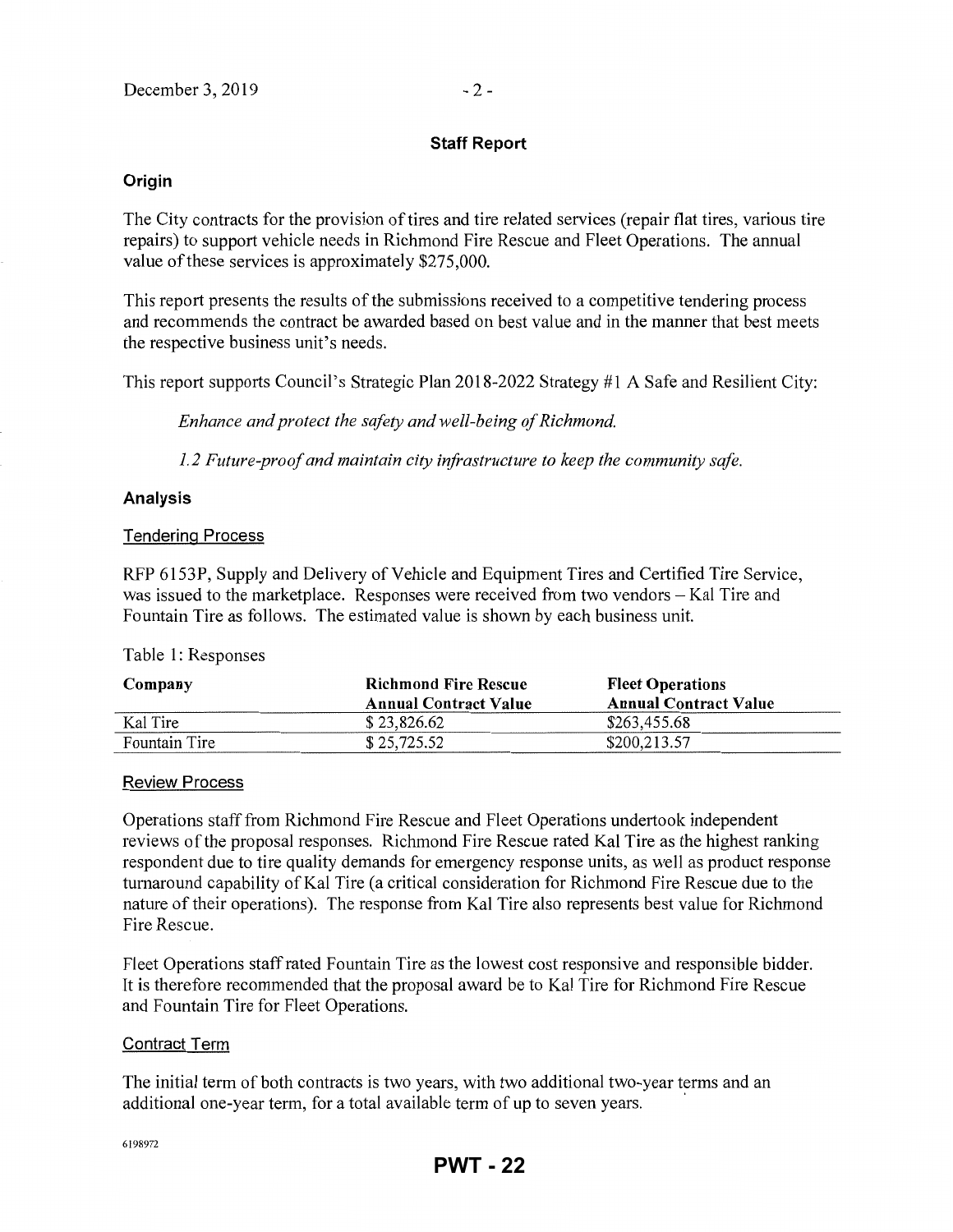- The contract pricing for the provision of tires and tire related services as submitted by Kal Tire remains fixed for the initial two-year term.
- The contract pricing for the provision of tires only as submitted by Fountain Tire is fixed for an initial twelve-month term.
- The contract pricing for tire related services as submitted by Fountain Tire remains fixed for the initial two-year term.
- Pricing adjustments beyond the initial terms were not provided by either respondent due to the cyclical nature of fuel pricing, which is the key inflationary factor in the tire manufacturing process. As such, staff will review inflationary adjustments to ensure alignment with appropriate consumer price indices.

A four-year term is recommended for this contract.

#### Financial Analysis

The cost of services over the recommended term is outlined below. Costs are shown by business unit based on an estimated annual amount, plus a general contingency for unforeseen items (adjusted to produce round numbers), with an estimated annual amount shown, finally showing the estimated total over the recommended four-year term.

| <b>Services</b> | <b>Annual Cost</b> | Contingency $(\sim 20\%)$ | Annual   | 4-Year Term Total |
|-----------------|--------------------|---------------------------|----------|-------------------|
| Tire Services   | \$2,698.07         |                           |          |                   |
| Tire Purchases  | \$21,128.55        |                           |          |                   |
| Total           | \$23,826.62        | \$4,923.38                | \$28,750 | \$115,000         |

| <b>Services</b> | <b>Annual Cost</b> | Contingency $(\sim 20\%)$ | Annual    | 4-Year Term Total |
|-----------------|--------------------|---------------------------|-----------|-------------------|
| Tire Services   | \$61,641.50        |                           |           |                   |
| Tire Purchases  | \$138,572.07       |                           |           |                   |
| Total           | \$200,213.57       | \$39,786.43               | \$240,000 | \$960,000         |

Table 3: Fleet Operations Pricing- Recommended Award to Fountain Tire

Table 2: Richmond Fire Rescue Pricing- Recommended Award to Kal Tire

#### **Financial** Impact

The total estimated annual amount for Richmond Fire Rescue is \$28,750 or \$115,000 over the four year term recommended. The total estimated amount for Fleet Operations is \$240,000 or \$960,000 over the four year term recommended.

Funding is provided in each respective business unit's annual operating budget allocations.